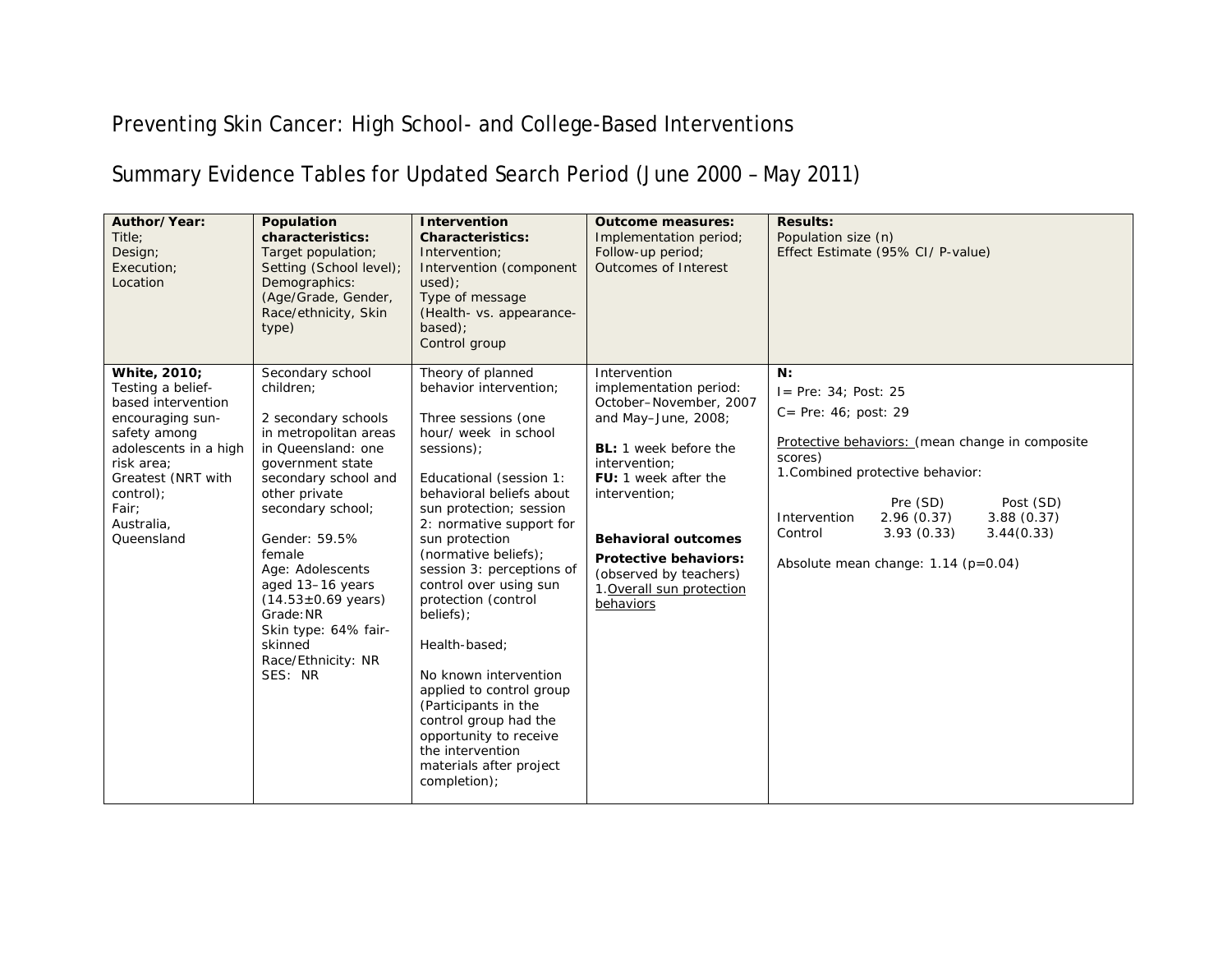| Author/Year:<br>Title;<br>Design;<br>Execution;<br>Location                                                                                                                                          | Population<br>characteristics:<br>Target population;<br>Setting (School level);<br>Demographics:<br>(Age/Grade, Gender,<br>Race/ethnicity, Skin<br>type)                                           | Intervention<br><b>Characteristics:</b><br>Intervention;<br>Intervention (component<br>used);<br>Type of message<br>(Health- vs. appearance-<br>$based$ :<br>Control group                                                                                                                       | <b>Outcome measures:</b><br>Implementation period;<br>Follow-up period;<br><b>Outcomes of Interest</b>                                                                                                                                                                                                                                                                                                           | <b>Results:</b><br>Population size (n)<br>Effect Estimate (95% CI/ P-value)                                                                                                                                                                                                                                                                                                                                                                                                              |
|------------------------------------------------------------------------------------------------------------------------------------------------------------------------------------------------------|----------------------------------------------------------------------------------------------------------------------------------------------------------------------------------------------------|--------------------------------------------------------------------------------------------------------------------------------------------------------------------------------------------------------------------------------------------------------------------------------------------------|------------------------------------------------------------------------------------------------------------------------------------------------------------------------------------------------------------------------------------------------------------------------------------------------------------------------------------------------------------------------------------------------------------------|------------------------------------------------------------------------------------------------------------------------------------------------------------------------------------------------------------------------------------------------------------------------------------------------------------------------------------------------------------------------------------------------------------------------------------------------------------------------------------------|
| Dobbinson, 2009;<br>Adolescents' use of<br>purpose built shade<br>in secondary<br>schools: cluster<br>randomized<br>controlled trial;<br>Greatest (Group<br>$NRT$ :<br>Good;<br>Australia, Melbourne | Secondary school<br>students;<br>51 secondary schools<br>in outer metropolitan<br>areas of Melbourne;<br>Gender: NR<br>Age/ Grade: 7-12<br>grade<br>Skin type: NR<br>Race/Ethnicity: NR<br>SES: NR | Shade sails installed at<br>secondary schools;<br>Environmental: Shade<br>sails were installed at<br>full sun study sites to<br>increase available shade<br>for students in the<br>school grounds to be<br>used during passive<br>activities such as eating<br>lunch;<br>NA;<br>No intervention; | January 2005;<br><b>BL:</b> 2004-05(16 weeks of<br>observation during spring<br>and summer)<br>FU: 2005-06 (14 weeks)<br>of observation during<br>spring and summer);<br>Outcomes measured:<br><b>Behavioral outcomes</b><br>Protective behaviors:<br>Change in use of primary<br>site- site selected for<br>shade building (Change<br>in the mean number of<br>students using the<br>primary site during lunch) | N:<br>Total participating schools = $51$ (intervention = $25$ )<br>$control = 26$<br><b>Behavioral outcomes</b><br><b>Protective behaviors:</b><br>Use of shade<br>(mean change in numbers of students observed to use<br>primary site from pre-test to post-test by group) :<br>Mean (SD)<br>Pre<br>Post<br>Mean<br>change<br>Intervention: 3.24 (2.83) 5.87 (4.70)<br>2.63(4.26)<br>Control:<br>$3.49(2.82)$ $3.46(2.69)$ $-0.03(2.78)$<br>Mean change = $2.66$ (0.65 to 4.68) p=0.011 |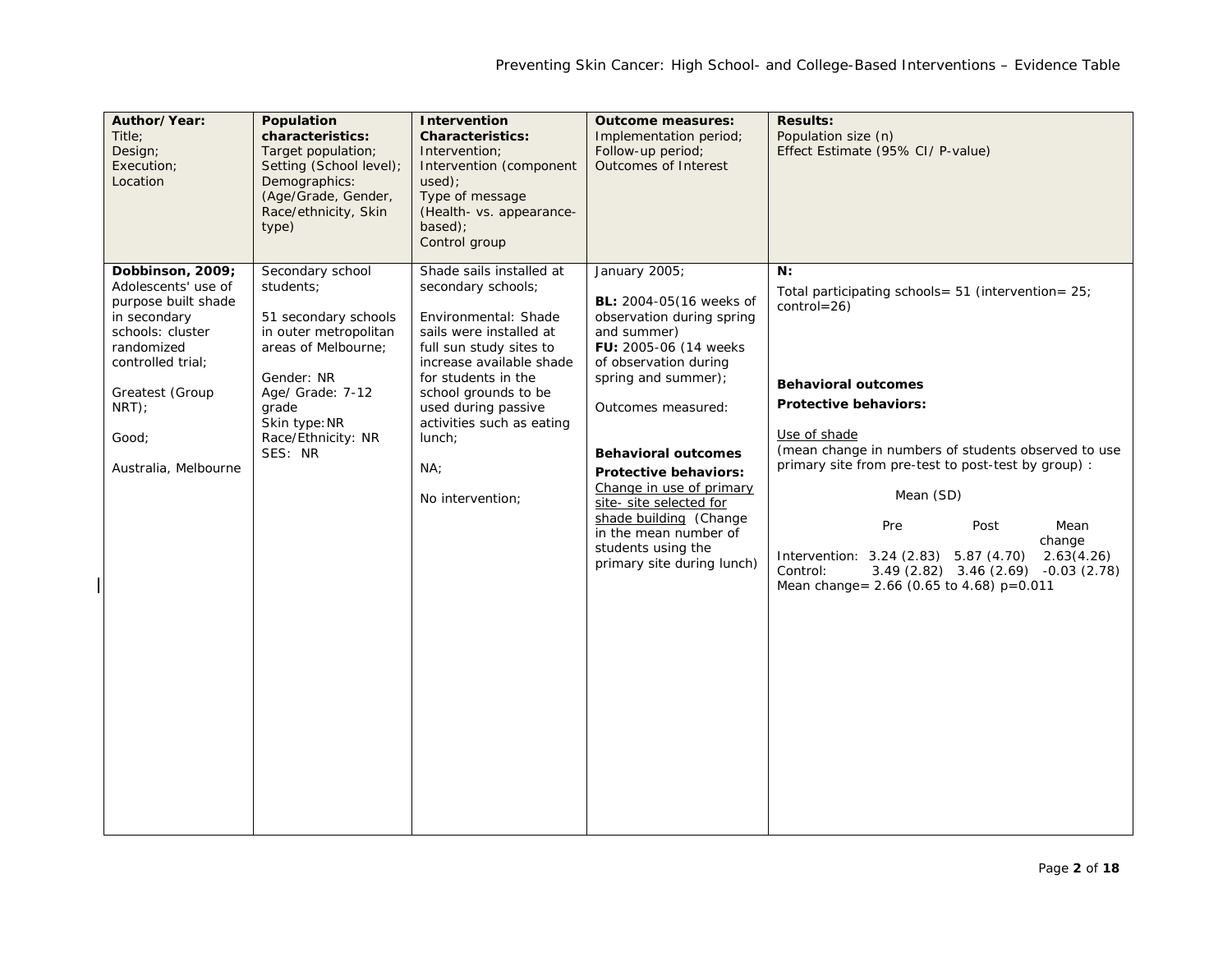| Author/Year:<br>Title:<br>Design;<br>Execution;<br>Location                                                                                                   | Population<br>characteristics:<br>Target population;<br>Setting (School level);<br>Demographics:<br>(Age/Grade, Gender,<br>Race/ethnicity, Skin<br>type)                                                                                                                                          | Intervention<br><b>Characteristics:</b><br>Intervention;<br>Intervention (component<br>used);<br>Type of message<br>(Health- vs. appearance-<br>based);<br>Control group                                                                                                                                                                                                                                                                                                                                                                                                                                                                                                                                                                                                                          | <b>Outcome measures:</b><br>Implementation period;<br>Follow-up period;<br>Outcomes of Interest                                                                                                                                                                                                                                                                                                                                                                                                                                                                                                                                                                                                                                              | <b>Results:</b><br>Population size (n)<br>Effect Estimate (95% CI/ P-value)                                                                                                                                                                                                                                                                                                                                                                                                                                                                                                                                                                                                                                                         |
|---------------------------------------------------------------------------------------------------------------------------------------------------------------|---------------------------------------------------------------------------------------------------------------------------------------------------------------------------------------------------------------------------------------------------------------------------------------------------|---------------------------------------------------------------------------------------------------------------------------------------------------------------------------------------------------------------------------------------------------------------------------------------------------------------------------------------------------------------------------------------------------------------------------------------------------------------------------------------------------------------------------------------------------------------------------------------------------------------------------------------------------------------------------------------------------------------------------------------------------------------------------------------------------|----------------------------------------------------------------------------------------------------------------------------------------------------------------------------------------------------------------------------------------------------------------------------------------------------------------------------------------------------------------------------------------------------------------------------------------------------------------------------------------------------------------------------------------------------------------------------------------------------------------------------------------------------------------------------------------------------------------------------------------------|-------------------------------------------------------------------------------------------------------------------------------------------------------------------------------------------------------------------------------------------------------------------------------------------------------------------------------------------------------------------------------------------------------------------------------------------------------------------------------------------------------------------------------------------------------------------------------------------------------------------------------------------------------------------------------------------------------------------------------------|
| <b>Roberts, 2009</b><br>Comparison of<br>interventions to<br>reduce sun<br>exposure;<br>Greatest (Group<br>$RCT$ );<br>Good:<br>USA- Midwestern<br>university | White undergraduate<br>students who were<br>travelling to sunnier<br>environs ( $<$ 35 $^{\circ}$<br>latitude) for spring<br>break;<br>Private university<br>campuses (2);<br>Gender: 73% female.<br>Age: Average age:<br>20.6 years<br>Skin type/ Race/<br>Ethnicity: White<br>(100%)<br>SES: NR | Community-based<br>informational campaign<br>(A program "Definitely a<br>15"' based on the<br>American Cancer<br>Society's (ACS);<br>Educational: 2 arms<br>Arm 1: ACS posters<br>emphasized both health-<br>and appearance related<br>effects of sun exposure,<br>messages about sun<br>exposure and skin<br>cancer via informational<br>booths, free posters, t-<br>shirts printed with<br>program slogans,<br>student newspapers etc.<br>Arm 2: Combination of<br>the campaign and a<br>cognitive-behavioral<br>small group intervention<br>(weekly 45-minute<br>sessions for 3 weeks in<br>small groups of 4-6<br>people)<br>Environmental: ) sample<br>of sunscreen (10%<br>reported receiving free<br>samples) and sunless<br>tanners;<br>Both (Health +<br>appearance);<br>No intervention | 3 weeks prior to spring<br>break (March);<br><b>BL:</b> 4 weeks prior to<br>spring break<br>FU: week following spring<br>break;<br><b>Behavioral outcomes</b><br><b>Protective behaviors:</b><br>Sunscreen Use (Number<br>of days using sun screen<br>(≥15 SPF) while outside<br>during spring break)<br>Overall protective<br>behaviors (SR- protective<br>behaviors when in the<br>sun for more than 15<br>minutes (eg, wear a hat,<br>use a sunscreen with SPF<br>of 15 or greater) - 5 point<br>Linkert scale, items<br>summed to give score)<br><b>Risky behaviors:</b><br>Sun exposure (Average<br>hours of sun exposure<br>and during peak hrs. (10<br>a.m.-3 p.m.) during<br>spring break<br>UV exposure<br>Change in skin color and | N:<br>Intervention: (one college)<br>Community campaign group (31)<br>Combination intervention (30)<br>Control: another college (27)<br><b>Protective behaviors:</b><br>Sunscreen Use<br>(mean change in number of days using sunscreen)<br><b>BL: 1.4 days</b><br>FU: Absolute mean change:<br>Arm 1: 0.4 days<br>Arm 2: 1.0 days<br>$P = 0.07$<br>Overall protective behaviors<br>(Composite score score)<br>BL: 31.6 (7.4)<br>FU: Absolute mean change:<br>Arm $1: -2.7$<br>Arm 2: no change<br>(significant)<br><b>Risky behaviors:</b><br>Incidence of sun exposure (Total hrs)<br>Arm $1:$<br>BL: Total hrs (SD): 17.3 (9.3)<br>FU: (Absolute mean change)<br>Total hrs.<br>Peak hrs.<br>$+5.3$ hrs<br>$+3.4$ hrs<br>Arm $2:$ |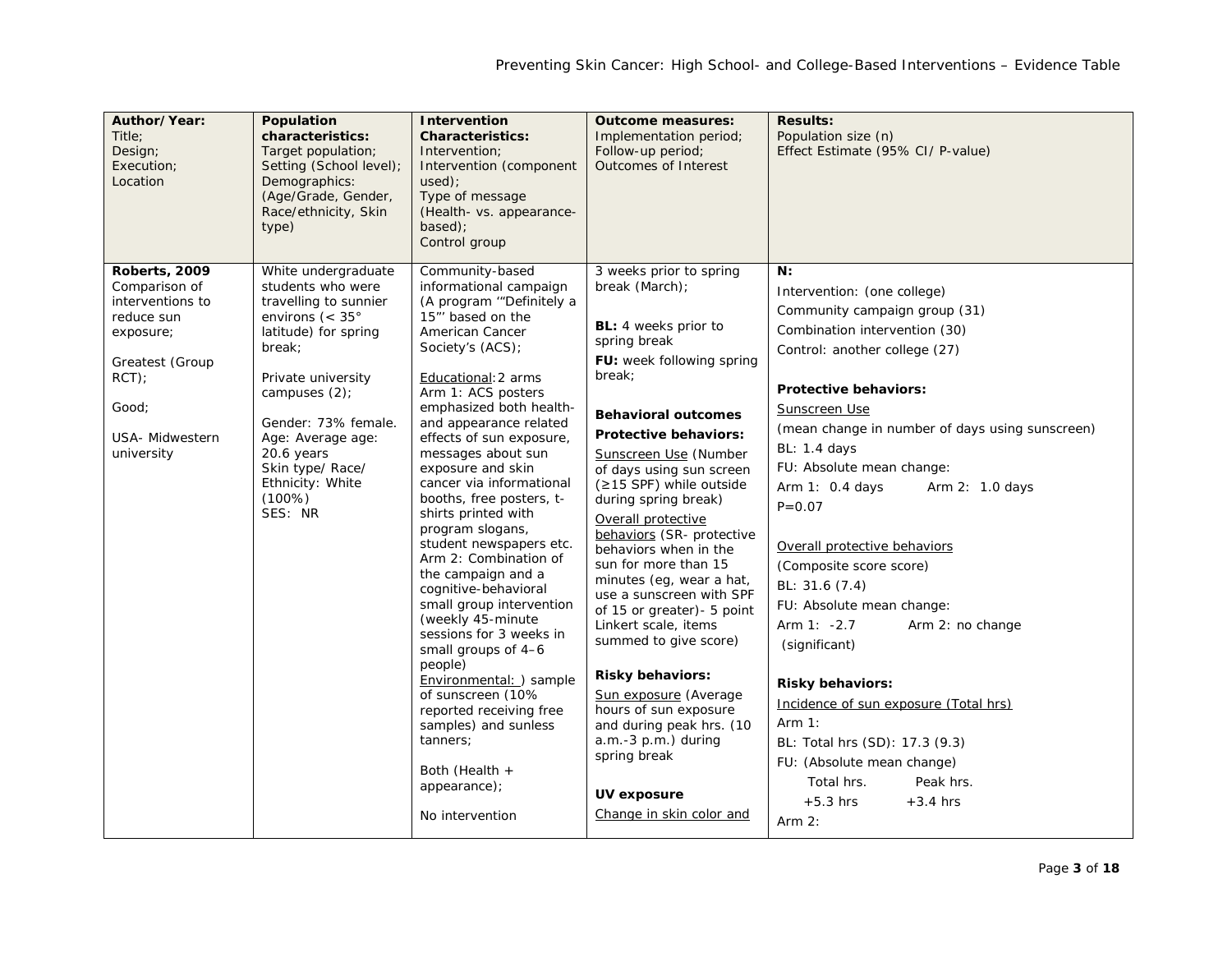| Author/Year:<br>Title:<br>Design;<br>Execution;<br>Location | Population<br>characteristics:<br>Target population;<br>Setting (School level);<br>Demographics:<br>(Age/Grade, Gender,<br>Race/ethnicity, Skin<br>type) | <b>Intervention</b><br><b>Characteristics:</b><br>Intervention:<br>Intervention (component<br>used);<br>Type of message<br>(Health- vs. appearance-<br>based);<br>Control group | <b>Outcome measures:</b><br>Implementation period;<br>Follow-up period;<br>Outcomes of Interest | <b>Results:</b><br>Population size (n)<br>Effect Estimate (95% CI/ P-value) |
|-------------------------------------------------------------|----------------------------------------------------------------------------------------------------------------------------------------------------------|---------------------------------------------------------------------------------------------------------------------------------------------------------------------------------|-------------------------------------------------------------------------------------------------|-----------------------------------------------------------------------------|
|                                                             |                                                                                                                                                          |                                                                                                                                                                                 | skin tan                                                                                        | BL Mean hrs (SD): 12.4 (6.1)                                                |
|                                                             |                                                                                                                                                          |                                                                                                                                                                                 | Skin color (Skin color                                                                          | FU: (Absolute mean change)                                                  |
|                                                             |                                                                                                                                                          |                                                                                                                                                                                 | (range of 12 skin colors)<br>after spring break (1                                              | Total hrs.<br>Peak hrs.                                                     |
|                                                             |                                                                                                                                                          |                                                                                                                                                                                 | week)                                                                                           | $+1.0$ hrs<br>$+0.1$ hrs                                                    |
|                                                             |                                                                                                                                                          |                                                                                                                                                                                 | Skin tan (Degree of tan                                                                         |                                                                             |
|                                                             |                                                                                                                                                          |                                                                                                                                                                                 | (no tan to very tan) after                                                                      | UV exposure:                                                                |
|                                                             |                                                                                                                                                          |                                                                                                                                                                                 | spring break (1 week)                                                                           | Skin Color (absolute mean change in skin color scale)                       |
|                                                             |                                                                                                                                                          |                                                                                                                                                                                 |                                                                                                 | Arm 1<br>Arm 2                                                              |
|                                                             |                                                                                                                                                          |                                                                                                                                                                                 | <b>Health outcomes</b>                                                                          | BL: Mean score 5.0 (2.2)<br>4.9(2.3)                                        |
|                                                             |                                                                                                                                                          |                                                                                                                                                                                 | Sun burn incidence<br>(Average no. of days with                                                 | FU:<br>$-0.02$<br>-0.08 (significant)                                       |
|                                                             |                                                                                                                                                          |                                                                                                                                                                                 | sunburn during spring                                                                           | Skin tan (absolute mean change)                                             |
|                                                             |                                                                                                                                                          |                                                                                                                                                                                 | break)                                                                                          | Arm $2:$<br>Arm 1                                                           |
|                                                             |                                                                                                                                                          |                                                                                                                                                                                 |                                                                                                 | 0.9(1.0)<br>BL:<br>1.0(0.9)                                                 |
|                                                             |                                                                                                                                                          |                                                                                                                                                                                 |                                                                                                 | FU:<br>-0.08 (significant)<br>no change                                     |
|                                                             |                                                                                                                                                          |                                                                                                                                                                                 |                                                                                                 | <b>Health outcomes:</b>                                                     |
|                                                             |                                                                                                                                                          |                                                                                                                                                                                 |                                                                                                 | Sun burn incidence (absolute mean change)                                   |
|                                                             |                                                                                                                                                          |                                                                                                                                                                                 |                                                                                                 | Arm 1<br>Arm 2                                                              |
|                                                             |                                                                                                                                                          |                                                                                                                                                                                 |                                                                                                 | BL (mean days): 1.3 days                                                    |
|                                                             |                                                                                                                                                          |                                                                                                                                                                                 |                                                                                                 | FU:<br>$0.3$ days $(NS)$<br>$.5$ days $(NS)$                                |
| Swindler, 2007;                                             | High school students;                                                                                                                                    | RAYS (Raising                                                                                                                                                                   | January and February                                                                            | N:                                                                          |
| Can sun protection                                          |                                                                                                                                                          | awareness about your                                                                                                                                                            | (year not provided);                                                                            | Intervention:                                                               |
| knowledge change                                            | High school;                                                                                                                                             | skin) project;                                                                                                                                                                  |                                                                                                 | Males: $n = 244$                                                            |
| behavior in a<br>resistant                                  | Gender: 47% males                                                                                                                                        | Educational: A                                                                                                                                                                  | <b>BL:</b> Immediately before<br>the intervention                                               | Female: $n = 273$                                                           |
| population?;                                                | Age/ Grade: Average                                                                                                                                      | standardized educational                                                                                                                                                        | FU1: Immediately after                                                                          | <b>Behavioral outcomes</b>                                                  |
|                                                             | student age: 15-16                                                                                                                                       | lecture on proper skin                                                                                                                                                          | the intervention                                                                                |                                                                             |
| Before and after/                                           | yrs. (13-14 years                                                                                                                                        | protection and UV                                                                                                                                                               | FU2(June): 4 months                                                                             | <b>Protective behaviors:</b>                                                |
| least;                                                      | 26.1%; 15-16 years $-$                                                                                                                                   | radiation damage;                                                                                                                                                               | after the intervention;                                                                         | Sunscreen Use (% of students)                                               |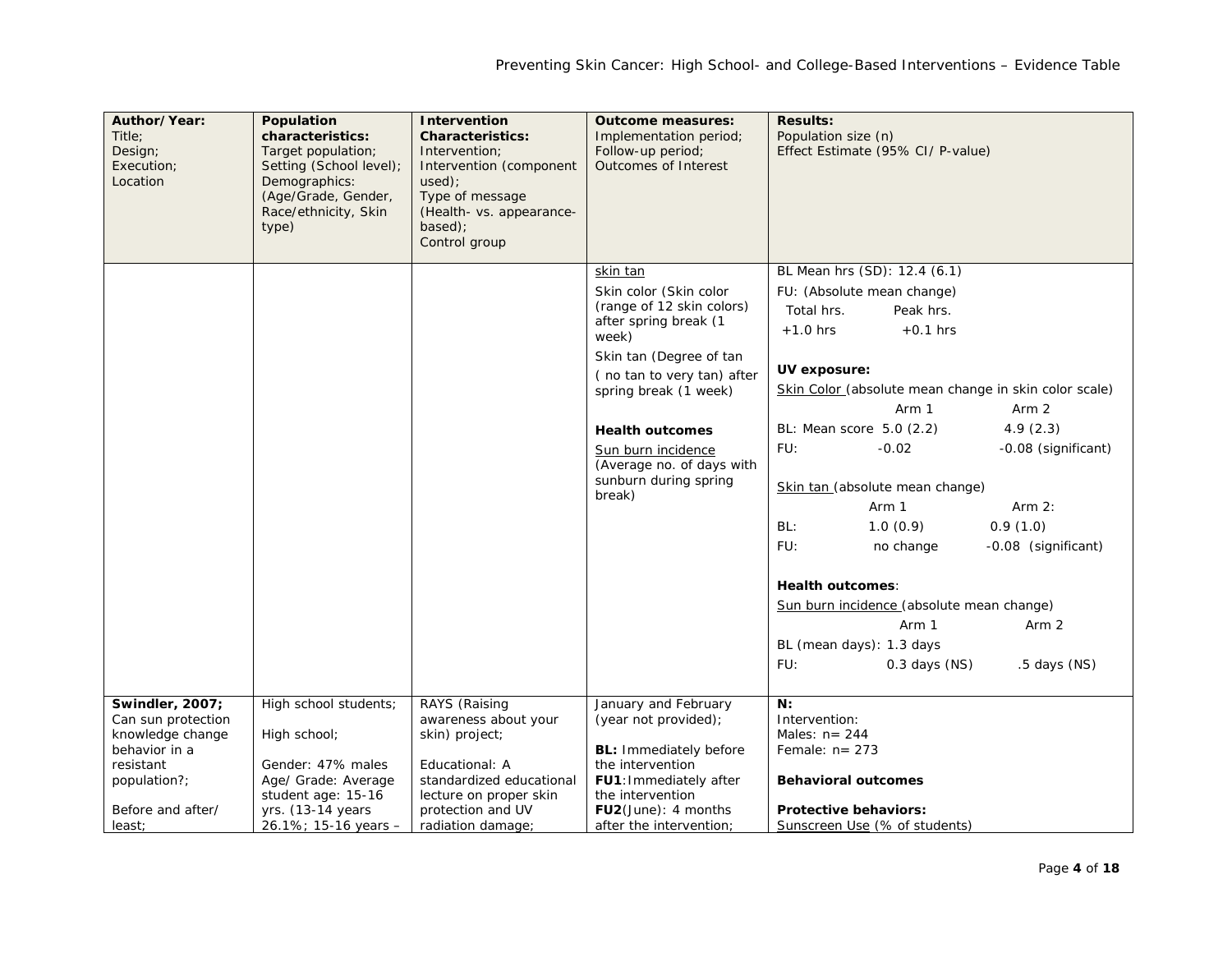| Author/Year:<br>Title:<br>Design;<br>Execution;<br>Location                                                                                                                                       | Population<br>characteristics:<br>Target population;<br>Setting (School level);<br>Demographics:<br>(Age/Grade, Gender,<br>Race/ethnicity, Skin<br>type)                                                                                                                   | <b>Intervention</b><br><b>Characteristics:</b><br>Intervention;<br>Intervention (component<br>used):<br>Type of message<br>(Health- vs. appearance-<br>based);<br>Control group                                                                   | <b>Outcome measures:</b><br>Implementation period;<br>Follow-up period;<br>Outcomes of Interest                                                                                                                                                                                                  | <b>Results:</b><br>Population size (n)<br>Effect Estimate (95% CI/ P-value)                                                                                                                                                                                                                                                                                                                                                                                                                                                                    |
|---------------------------------------------------------------------------------------------------------------------------------------------------------------------------------------------------|----------------------------------------------------------------------------------------------------------------------------------------------------------------------------------------------------------------------------------------------------------------------------|---------------------------------------------------------------------------------------------------------------------------------------------------------------------------------------------------------------------------------------------------|--------------------------------------------------------------------------------------------------------------------------------------------------------------------------------------------------------------------------------------------------------------------------------------------------|------------------------------------------------------------------------------------------------------------------------------------------------------------------------------------------------------------------------------------------------------------------------------------------------------------------------------------------------------------------------------------------------------------------------------------------------------------------------------------------------------------------------------------------------|
| Fair;<br>USA, Ohio                                                                                                                                                                                | $62.3\%$ ; >=17 years<br>$11.6\%$ )<br>Skin type: Mostly with<br>Fitzpatrick skin types<br>II or III<br>Race/Ethnicity: NR<br>SES: NR                                                                                                                                      | Health-based;<br><b>NA</b>                                                                                                                                                                                                                        | <b>Behavioral outcomes</b><br><b>Protective behaviors:</b><br>Sunscreen Use (Have you<br>used (overall) sunscreen<br>in past 4 months)<br><b>Risky behaviors:</b><br>Tanning bed use: (How<br>often do you use a<br>tanning bed (have you<br>used tanning bed in past<br>4 months)               | Males<br>Females<br>BL/FU (4 m.)<br>BL/FU (4 m.)<br>Overall Use 70.1% / 27%<br>87.2%/43.6%<br>ES (absolute pct. pt. change)<br>$-43.0\%$ (CI: $-51, -35$ ) $-43.5\%$ (CI: $-51, -36$ )<br><b>Risky behaviors:</b><br>Tanning bed use:<br>Males<br>Females<br>BL/FU (4 m.)<br>BL/FU (4 m.)<br>a) Overall Use 4.5% / 7.0%<br>34.1%/34.8%<br>Absolute pct. pt. change:<br>$2.5\%$ (CI:-1.6, 6.6)<br>$0.7\%$ (CI: -7.3, 8.7)<br>$b)$ > 20X<br>$3.3\%/3.7\%$<br>31.5%/23.4%<br>ES (absolute pct. pt. change)<br>2.1%(CI:-0.5,4.7) 8.8%(CI:4.6,13.0) |
| Liu, 2001;<br>One-year followup<br>on the impact of a<br>sun awareness<br>curriculum on<br>medical students'<br>knowledge,<br>attitudes, and<br>behavior;<br>Before and after/<br>least;<br>Fair; | First-year medical<br>students (class of<br>$2001$ );<br>University of Western<br>Ontario:<br>Gender: 54% male<br>Age/ Grade: First year<br>medical students<br>Skin type:<br>Race/Ethnicity:<br>Caucasian<br>(54%), Oriental<br>(23%), East Indian<br>(20%), Native (1%), | Sun awareness<br>curriculum;<br>Educational: A one<br>week curriculum that<br>included a case<br>presentation on<br>melanoma and lectures<br>and small group<br>discussions on sun<br>awareness, protection,<br>and skin cancer;<br>Health -based | April 1998 (one week<br>curriculum):<br><b>BL: April 1998</b><br>FU1: May 1998<br>(immediate)<br>post-curriculum survey)<br>FU2: May 1999 (I yr.<br>after);<br><b>Behavioral outcomes</b><br><b>Protective behaviors:</b><br>Sunscreen use (use of<br>sunscreen (SPF≥15) on<br>face and body and | $N: BL=98; FU2 = 71$<br><b>Behavioral outcomes</b><br><b>Protective behaviors:</b><br>Sunscreen use (% of answers)<br>A) On the body and extremities:<br><b>SPF</b><br>$BL(\%)$<br>$FU2(\%)$<br>Absolute pct pt<br>$\geq$ 15<br>23.1%<br>50.4 %<br>27.3% (CI:13.0,41.6)<br>B) On face<br>$\geq$ 15<br>17.2%<br>50.0%<br>32.8% (CI:19.0,46.6)                                                                                                                                                                                                   |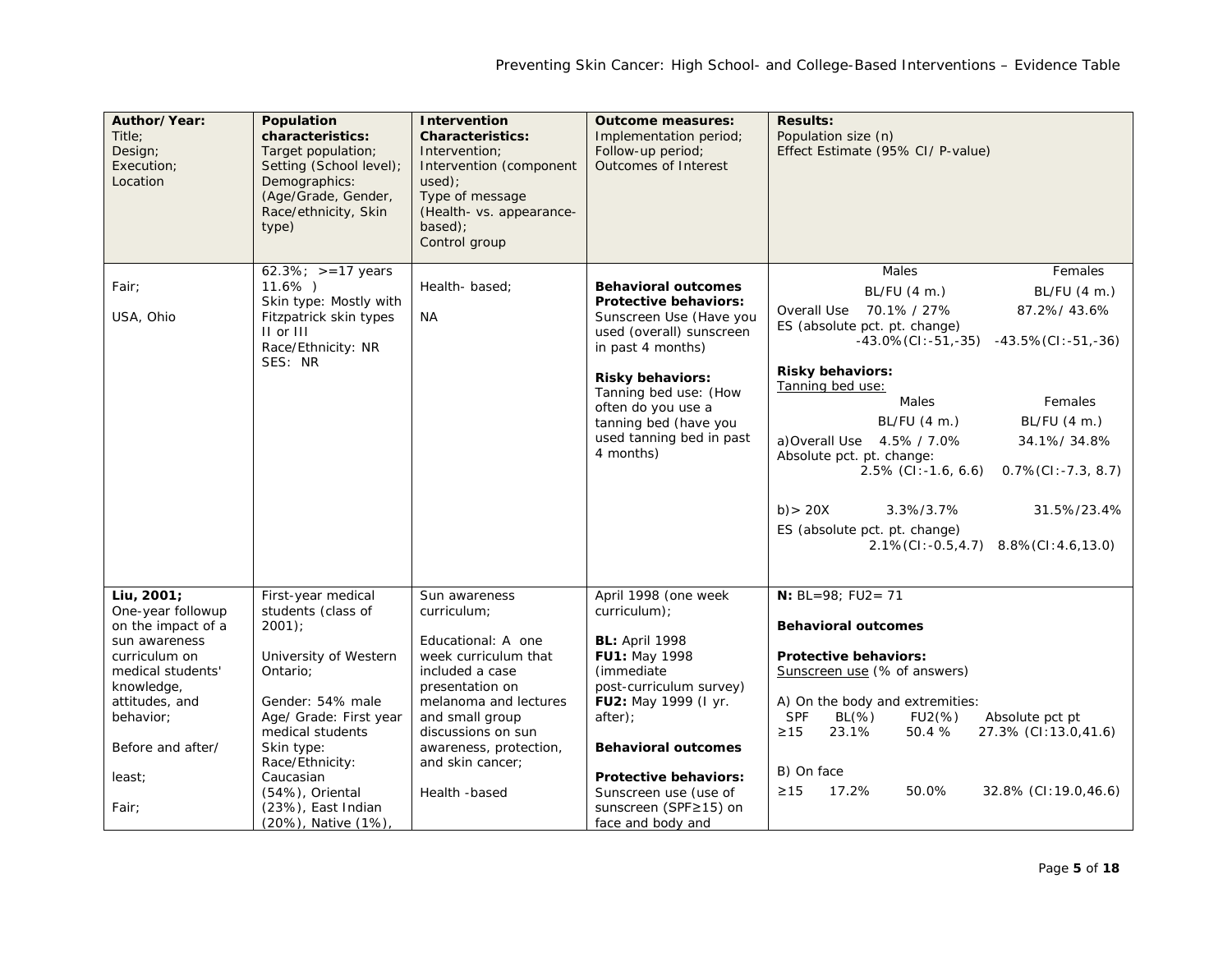| Author/Year:<br>Title:<br>Design;<br>Execution;<br>Location | Population<br>characteristics:<br>Target population;<br>Setting (School level);<br>Demographics:<br>(Age/Grade, Gender,<br>Race/ethnicity, Skin<br>type) | <b>Intervention</b><br><b>Characteristics:</b><br>Intervention;<br>Intervention (component<br>used);<br>Type of message<br>(Health- vs. appearance-<br>based);<br>Control group | <b>Outcome measures:</b><br>Implementation period;<br>Follow-up period;<br>Outcomes of Interest                                                                                                                                                                                                                                                                                                                                                                                   | <b>Results:</b><br>Population size (n)<br>Effect Estimate (95% CI/ P-value)                                                                                                                                                                                                                                                                                                                                                                                                                                                                                                                                                                                                                                                                                                                                                                                                                                                                                                                                                                                                                                                                                                  |
|-------------------------------------------------------------|----------------------------------------------------------------------------------------------------------------------------------------------------------|---------------------------------------------------------------------------------------------------------------------------------------------------------------------------------|-----------------------------------------------------------------------------------------------------------------------------------------------------------------------------------------------------------------------------------------------------------------------------------------------------------------------------------------------------------------------------------------------------------------------------------------------------------------------------------|------------------------------------------------------------------------------------------------------------------------------------------------------------------------------------------------------------------------------------------------------------------------------------------------------------------------------------------------------------------------------------------------------------------------------------------------------------------------------------------------------------------------------------------------------------------------------------------------------------------------------------------------------------------------------------------------------------------------------------------------------------------------------------------------------------------------------------------------------------------------------------------------------------------------------------------------------------------------------------------------------------------------------------------------------------------------------------------------------------------------------------------------------------------------------|
| Canada, Ontario                                             | and Black (1%)<br>SES: NR                                                                                                                                |                                                                                                                                                                                 | extremities in past year)<br>Use of hat (use of hat in<br>past year- 'converted<br>from did not use')<br>Use of clothing<br>Overall protective<br>behavior (In this past<br>year, I did use some form<br>of sun protection when<br>outdoors)<br><b>Risky behaviors:</b><br>Sun exposure (Outdoor<br>activities scheduled<br>during extreme hours in<br>past year)<br>Use of tanning salons (in<br>past year)<br><b>Health Outcomes</b><br>Sunburn incidence (in<br>previous year) | Use of hat: (% of answers)<br>$BL(\%)$<br>$FU2(\%)$<br>Absolute pct pt<br>71.8%<br>57.7%<br>$-14.1\%$ (CI: $-28.6, 0.4$ )<br>Used*<br>(*'Not used' numbers converted to get 'used'<br>numbers)<br>Use of clothing: (% of answers)<br>$BL(\%)$<br>FU2(%) Absolute pct pt<br>Shorts+ T-shirt 69.2% 70.4% 1.2%(CI:-12.8,15.2)<br>Shorts + $LSS^*$ 3.9%<br>1.4%<br>-2.5%(CI:-7.2,2.2)<br>$LP^{**} + T$ -shirt 24.4% 23.9% -0.5% (CI:-13.6,12.6)<br>$LP + LSS***$ 2.6%<br>4.2 % 1.6% (CI:-4.0,7.2)<br>* long-sleeved shirt; ** Long pants; *** long-sleeved<br>shirt<br>Overall: (% of answers)<br>$BL(\%)$<br>FU2(%)<br>Absolute pct pt<br>Usually/always 41.0%<br>64.3%<br>$23.3\%$ $(8.5, 38.1)$<br>Risky behaviors: (% of answers)<br>Sun exposure (Outdoor activities during extreme<br>hours)<br>$BL(\%)$<br>FU2(%)<br>Absolute pct pt<br>Around noon 19.2%<br>14.3%<br>$-4.9\%$ (CI: $-16.2, 6.4$ )<br>Use of tanning salons (% of answers)<br>$BL(\%)$<br>FU2(%) Absolute pct pt<br>20.5%<br>$Used*$<br>7.1%<br>$-13.4\%$ (CI: $-23.4$ , $-3.4$ )<br>Routinely 1.3%<br>$0.0\%$<br>$-1.3\%$ (CI: $-3.5, 0.9$ )<br>(*'Not used' numbers converted to get 'used'<br>numbers) |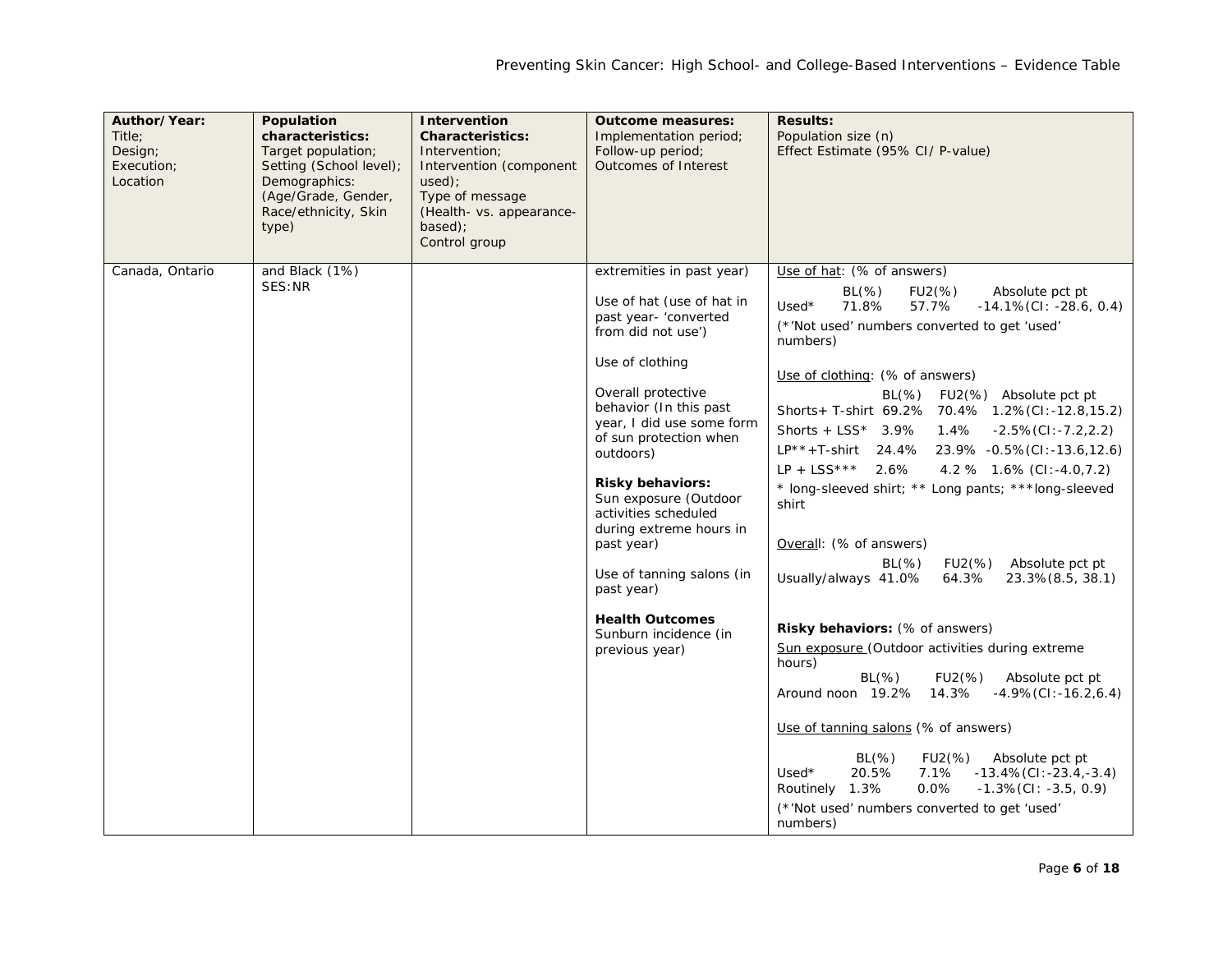| Author/Year:<br>Title:<br>Design;<br>Execution;<br>Location | Population<br>characteristics:<br>Target population;<br>Setting (School level);<br>Demographics:<br>(Age/Grade, Gender,<br>Race/ethnicity, Skin<br>type) | <b>Intervention</b><br><b>Characteristics:</b><br>Intervention;<br>Intervention (component<br>used)<br>Type of message<br>(Health- vs. appearance-<br>$based$ :<br>Control group | <b>Outcome measures:</b><br>Implementation period;<br>Follow-up period;<br>Outcomes of Interest | <b>Results:</b><br>Population size (n)<br>Effect Estimate (95% CI/ P-value)                                                                         |
|-------------------------------------------------------------|----------------------------------------------------------------------------------------------------------------------------------------------------------|----------------------------------------------------------------------------------------------------------------------------------------------------------------------------------|-------------------------------------------------------------------------------------------------|-----------------------------------------------------------------------------------------------------------------------------------------------------|
|                                                             |                                                                                                                                                          |                                                                                                                                                                                  |                                                                                                 | <b>Health Outcomes</b><br>Sunburn incidence (% of answers)<br>BL<br>FU (1<br>Absolute pct pt<br>$-22.8\%$ (CI: $-37.4$ , $-8.2$ )<br>53.8%<br>31.0% |

## **Studies that Assessed the Effects of Message Testing**

| Author/Year:<br>Title:<br>Design;<br>Execution;<br>Location | Population<br>characteristics:<br>Target population;<br>Setting (School level);<br>Demographics:<br>(Age/Grade, Gender,<br>Race/ethnicity, Skin<br>type) | <b>Intervention</b><br><b>Characteristics:</b><br>Intervention;<br>Intervention (component<br>used)<br>Type of message<br>(Health- vs. appearance-<br>$based$ :<br>Control group | <b>Outcome measures:</b><br>Implementation period;<br>Follow-up period;<br>Outcomes of Interest | <b>Results:</b><br>Population size (n)<br>Effect Estimate (95% CI/ P-value)                      |
|-------------------------------------------------------------|----------------------------------------------------------------------------------------------------------------------------------------------------------|----------------------------------------------------------------------------------------------------------------------------------------------------------------------------------|-------------------------------------------------------------------------------------------------|--------------------------------------------------------------------------------------------------|
| Mahler, 2010;                                               | Undergraduate                                                                                                                                            | Appearance focused                                                                                                                                                               | Spring term (April to                                                                           | N:                                                                                               |
| Effects of upward                                           | (psychology class);                                                                                                                                      | (social comparison);                                                                                                                                                             | early May);                                                                                     | Intervention only (30)                                                                           |
| and downward social<br>comparison                           | University of                                                                                                                                            | Educational:                                                                                                                                                                     | BL: NR                                                                                          | Intervention + Downward comparison photos (30)<br>Intervention $+$ upward comparison photos (32) |
| information on the                                          | California, San Diego                                                                                                                                    | Arm 1: Basic                                                                                                                                                                     | FU1: Immediately                                                                                | Control (33)                                                                                     |
| efficacy of an                                              | (UCSD)                                                                                                                                                   | Intervention (BI)                                                                                                                                                                | following intervention                                                                          |                                                                                                  |
| appearance-based                                            |                                                                                                                                                          | comprises of                                                                                                                                                                     | FU2: 5 weeks:                                                                                   | <b>Behavioral outcomes</b>                                                                       |
| sun protection                                              | Gender: 76% female                                                                                                                                       | combination of their UV                                                                                                                                                          |                                                                                                 |                                                                                                  |
| intervention: a                                             | Age/ Grade: 18 to 34                                                                                                                                     | photograph and                                                                                                                                                                   | <b>Behavioral outcomes</b>                                                                      | Protective behaviors: (mean change in z-scores)                                                  |
| randomized,                                                 | $(M = 19.94, SD =$                                                                                                                                       | photoaging information                                                                                                                                                           | <b>Protective behaviors:</b>                                                                    |                                                                                                  |
| controlled                                                  | 2.36)                                                                                                                                                    | Arm 2: $BI + downward$                                                                                                                                                           | Sun protection index:                                                                           | Overall sun protection Index (mean (S.D.) - lower z-                                             |
| experiment;                                                 | Skin type: NR                                                                                                                                            | social comparison                                                                                                                                                                | (calculated mainly by                                                                           | score less protection                                                                            |
| RCT/ Greatest:                                              | Race/Ethnicity:                                                                                                                                          | information - received a                                                                                                                                                         | sunscreen use during                                                                            | Mean (SD)<br>Mean (SD)                                                                           |
| Fair;                                                       | Caucasian (59.5%),                                                                                                                                       | combination of BI plus                                                                                                                                                           | both intentional and                                                                            | Control<br>Intervention                                                                          |
| USA, San Diego                                              | Asian (25.4%),                                                                                                                                           | others' UV photographs                                                                                                                                                           | incidental sun exposure)                                                                        |                                                                                                  |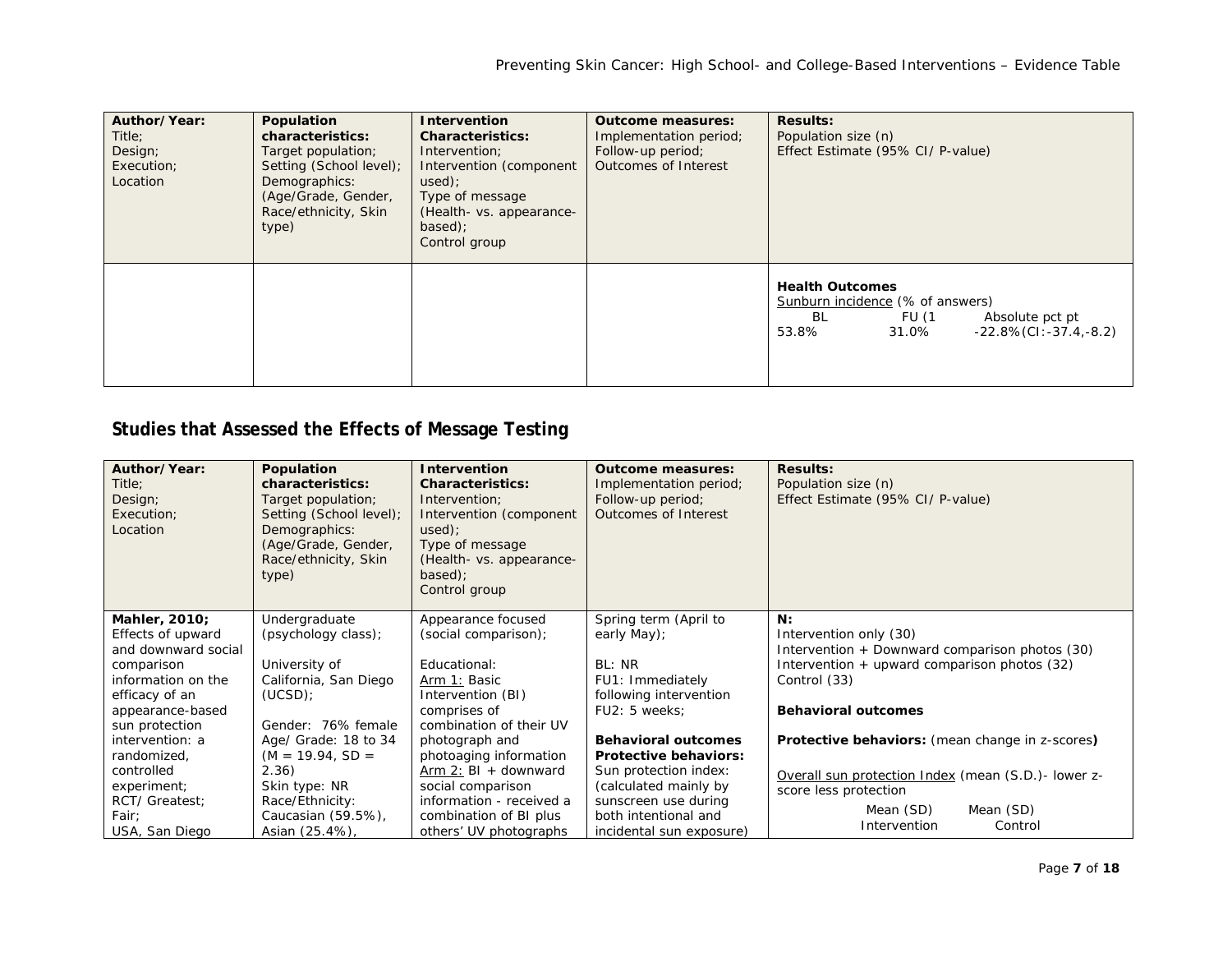| Author/Year:<br>Title:<br>Design;<br>Execution;<br>Location                                                                | Population<br>characteristics:<br>Target population;<br>Setting (School level);<br>Demographics:<br>(Age/Grade, Gender,<br>Race/ethnicity, Skin<br>type)                                                                                    | Intervention<br><b>Characteristics:</b><br>Intervention;<br>Intervention (component<br>$used$ :<br>Type of message<br>(Health- vs. appearance-<br>based);<br>Control group                                                                                                 | <b>Outcome measures:</b><br>Implementation period;<br>Follow-up period;<br><b>Outcomes of Interest</b>                                                                                                                                                                                                                                                                                                                                                                                                                                                                                                                                                                                                                       | <b>Results:</b><br>Population size (n)<br>Effect Estimate (95% CI/ P-value)                                                                                                                                                                                                                                                                                                                                                                                                                                                                                                                                                                                                                                                                                                                                                                                             |
|----------------------------------------------------------------------------------------------------------------------------|---------------------------------------------------------------------------------------------------------------------------------------------------------------------------------------------------------------------------------------------|----------------------------------------------------------------------------------------------------------------------------------------------------------------------------------------------------------------------------------------------------------------------------|------------------------------------------------------------------------------------------------------------------------------------------------------------------------------------------------------------------------------------------------------------------------------------------------------------------------------------------------------------------------------------------------------------------------------------------------------------------------------------------------------------------------------------------------------------------------------------------------------------------------------------------------------------------------------------------------------------------------------|-------------------------------------------------------------------------------------------------------------------------------------------------------------------------------------------------------------------------------------------------------------------------------------------------------------------------------------------------------------------------------------------------------------------------------------------------------------------------------------------------------------------------------------------------------------------------------------------------------------------------------------------------------------------------------------------------------------------------------------------------------------------------------------------------------------------------------------------------------------------------|
|                                                                                                                            | Hispanic (4.8%),<br>African-American<br>(.8%), both Asian and<br>Caucasian (4.0%),<br>Caucasian and<br>Hispanic (2.4%),<br>Caucasian and Native<br>American (.8%),<br>Hispanic and Native<br>American (.8%), and<br>other (1.6%)<br>SES: NR | depicting less skin<br>damage than their own<br>("in college students like<br>themselves")<br>Arm3: $BI + others UV$<br>photographs depicting<br>more skin damage than<br>their own ("in college<br>students like<br>themselves");<br>Appearance-based;<br>No intervention | <b>Risky behaviors:</b><br>Sun exposure (during<br>incidental and intentional<br>exposure)<br>Overall index of sun<br>exposure by standardizing<br>and averaging the<br>foregoing single<br>intentional and two<br>incidental sun exposure*<br>measures. (An index of<br>baseline sun exposure<br>was similarly created<br>using the corresponding<br>baseline measures of sun<br>exposure)<br>*Intentional and<br>Incidental sun exposure:<br>a)Intentional: estimated<br>number of hours of<br>sunbathing since the<br>intervention<br>b) Incidental: average<br>number of hours they had<br>spent in the sun while<br>engaged in activities<br>other than sunbathing on<br>a typical weekday and<br>weekend, respectively | 0.15(0.54)<br>$-0.18(0.65)$<br>Arm $1:$<br>(More protection in intervention group ( $p = 0.01$ )<br>$-0.18(0.65)$<br>Arm $2:$<br>$-0.18(0.67)$<br>(Same protection as in control)<br>$0.21(0.69)$ vs. $-0.18(0.65)$<br>Arm $3:$<br>(More protection in intervention group (NS)<br>(basic intervention increased sun protective behavior<br>during the subsequent 5 weeks)<br>Risky behaviors: (mean change in z-scores)<br>Sun exposure index: mean (S.D.) - lower z-score less<br>exposure<br>Mean (SD)<br>Mean (SD)<br>Intervention<br>Control<br>0.02(0.70)<br>0.09(0.68)<br>(NS)<br>Arm $1:$<br>(NS)<br>Arm $2:$<br>$-0.06(0.86)$<br>0.09(0.68)<br>(NS)<br>$-0.06$ $(0.70)$<br>0.09(0.68)<br>Arm $3:$<br>(No difference in intervention conditions in how much<br>sun exposure they reported compared to controls - no<br>difference between 3 intervention groups) |
| Carli, 2008;<br>The use of<br>commercially<br>available personal<br>UV-meters does<br>cause less safe<br>tanning habits: a | University students<br>(21-23 yrs. old<br>volunteers);<br>University of Florence<br>Medical school:                                                                                                                                         | Commercially available<br>UV meters;<br>a) Educational: Short<br>leaflet with statements<br>about advice for safe sun<br>exposure in accordance                                                                                                                            | May, 2004;<br>Post only: July and<br>August of 2004;<br><b>Behavioral outcomes</b>                                                                                                                                                                                                                                                                                                                                                                                                                                                                                                                                                                                                                                           | N:<br>Intervention (post only): n=46<br>Control (post only): $n=40$<br>Protective behaviors: (% of days/frequency of days<br>with protective behaviors)                                                                                                                                                                                                                                                                                                                                                                                                                                                                                                                                                                                                                                                                                                                 |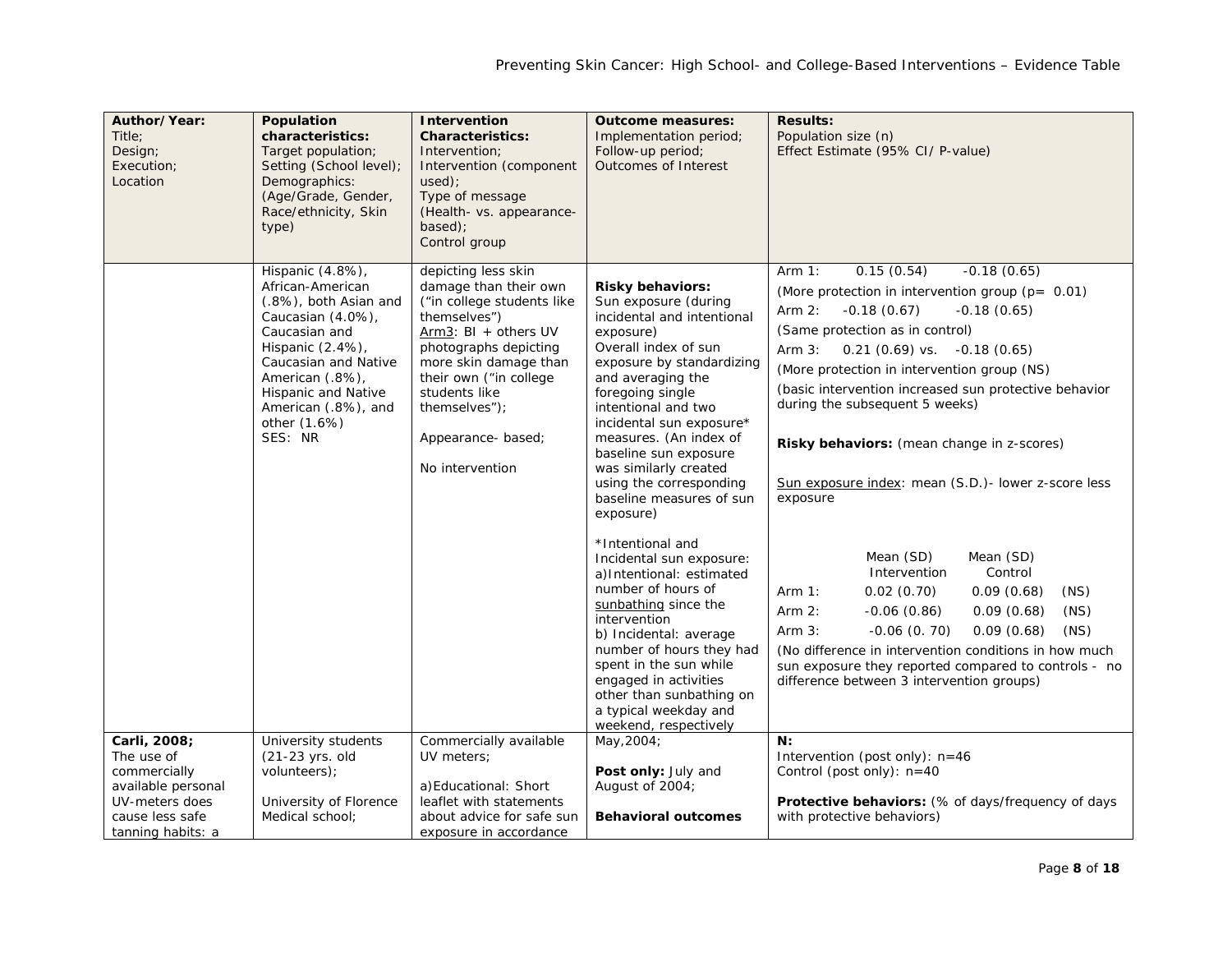| Author/Year:<br>Title:<br>Design;<br>Execution;<br>Location<br>randomized- | Population<br>characteristics:<br>Target population;<br>Setting (School level);<br>Demographics:<br>(Age/Grade, Gender,<br>Race/ethnicity, Skin<br>type)<br>Gender: 74% females                                                                                                                                                                  | <b>Intervention</b><br><b>Characteristics:</b><br>Intervention;<br>Intervention (component<br>used):<br>Type of message<br>(Health- vs. appearance-<br>based);<br>Control group<br>with the UV-I value | <b>Outcome measures:</b><br>Implementation period;<br>Follow-up period;<br><b>Outcomes of Interest</b><br>Protective behaviors:                                                                                                                                                                                                                                                                | <b>Results:</b><br>Population size (n)<br>Effect Estimate (95% CI/ P-value)<br>Sunscreen Use:                                                                                                                                                                                                                                                                                                                                                                                                                                                                                                                                                                                                                                                                                                                                                                                                                                                                                                                                                                    |
|----------------------------------------------------------------------------|--------------------------------------------------------------------------------------------------------------------------------------------------------------------------------------------------------------------------------------------------------------------------------------------------------------------------------------------------|--------------------------------------------------------------------------------------------------------------------------------------------------------------------------------------------------------|------------------------------------------------------------------------------------------------------------------------------------------------------------------------------------------------------------------------------------------------------------------------------------------------------------------------------------------------------------------------------------------------|------------------------------------------------------------------------------------------------------------------------------------------------------------------------------------------------------------------------------------------------------------------------------------------------------------------------------------------------------------------------------------------------------------------------------------------------------------------------------------------------------------------------------------------------------------------------------------------------------------------------------------------------------------------------------------------------------------------------------------------------------------------------------------------------------------------------------------------------------------------------------------------------------------------------------------------------------------------------------------------------------------------------------------------------------------------|
| controlled trial;<br>Greatest (RCT);<br>Fair;<br>Italy, Florence           | Age/ Grade: Mean<br>age: 24.0 yrs.<br>Race/Ethnicity/ Skin<br>type: Fair: $43\%$ ;<br>Intermediate: 47%;<br>Olive: 10%<br>Phototype: I: none;<br>$II: 41\% : III: 48\%$<br>IV: 11%<br>Hair color: Black /<br>dark brown: 72%;<br>Light brown: 22%;<br>Blond: 7%<br>Eye color: Black<br>/brown: 63%; Green:<br>22%; Grey /blue:<br>15%<br>SES: NR | b) Environmental:<br>Received a commercially<br>available UV-I sensor<br>with brief instructions for<br>its use;<br>Health-based;<br>Educational leaflet and<br>diary for data recording               | (Overall use of protective<br>behaviors according to<br>daily diary log)<br>Sunscreen Use<br>Clothing (t-shirt) Use<br>Hat Use<br>Sunglasses Use<br><b>Risky behaviors:</b><br>Sun Exposure (Average<br>time (min) of sun<br>exposure during peak<br>hours - daily diary log)<br><b>Health outcomes</b><br>Sunburn Incidence<br>(Average days with<br>sunburns during overall<br>sun exposure) | # of days (intervention) = 311; (Control): 364<br>Intervention Control<br>% of days with sun protection: 41.4%<br>47.2%<br>Absolute pct pt change: $-5.8\%$ days ; p-value = 0.02<br>Clothing Use:<br># of days (intervention) = 190; (Control): 185<br>Intervention<br>Control<br>% of days with sun protection: 25.3%<br>24.0%<br>Absolute pct pt change: $+1.3\%$ day; p-value = 0.56<br>Sunglasses Use:<br># of days (intervention) = 180; (Control): 239<br>Intervention Control<br>% of days with sun protection: 23.9%<br>30.8%<br>Absolute pct pt change: $-6.9\%$ days; p-value = 0.003<br><u>Hat:</u><br># of days (intervention) = $48$ ;<br>(Control): 185<br>Intervention<br>Control<br>% of days with sun protection:<br>6.4%<br>10.2%<br>Absolute pct pt change: $-3.8\%$ days; p-value = 0.004<br><b>Risky behaviors:</b><br>Sun Exposure<br>(Average time (min) of sun exposure during peak<br>hours in 2 months - daily diary log)<br>Intervention<br>Control<br>106.0 mins<br>129.2 mins<br>Change in minutes: $+23$ mins; p-value: < $0.001$ |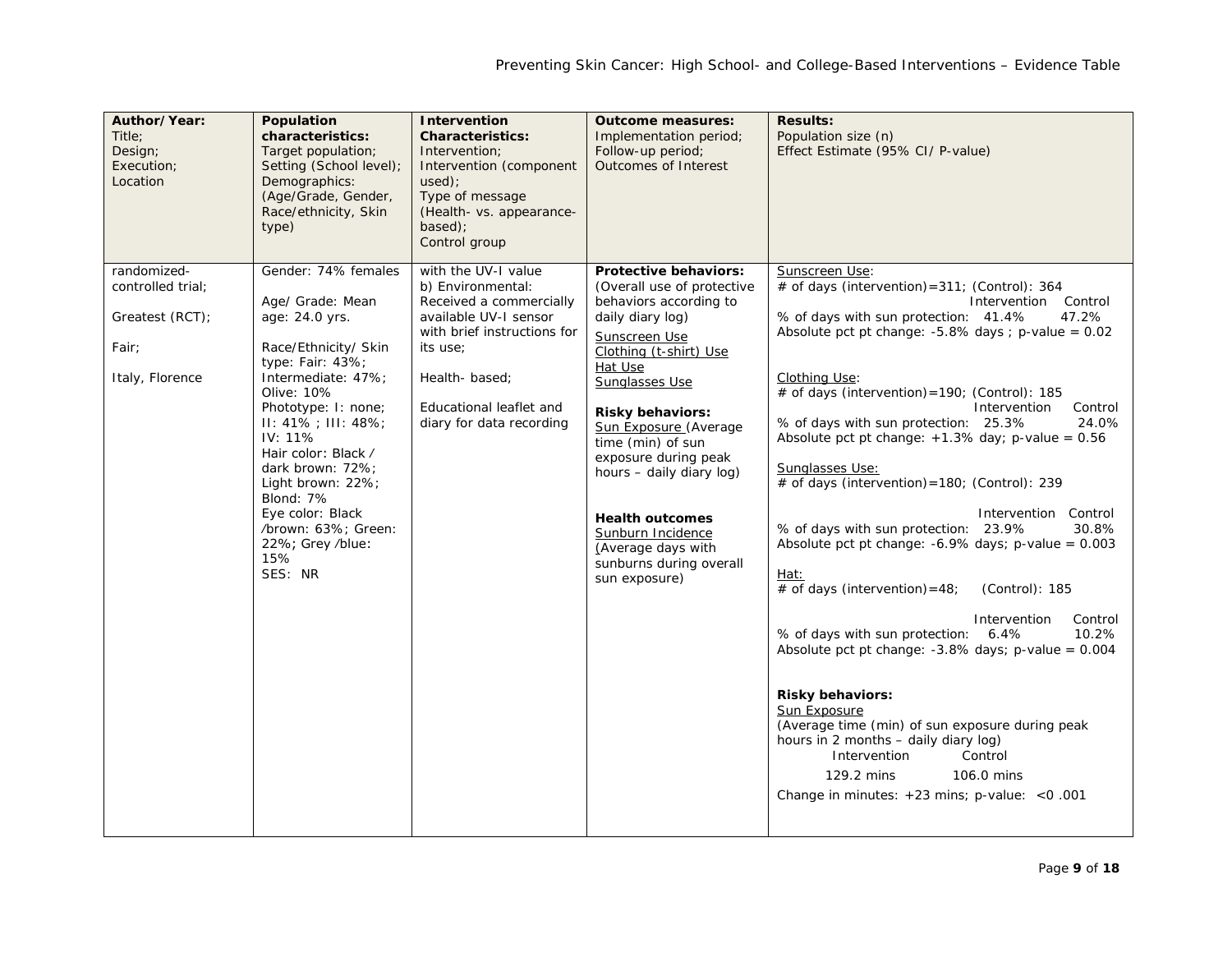| Author/Year:<br>Title:<br>Design;<br>Execution;<br>Location                                                                                                                                                                                             | Population<br>characteristics:<br>Target population;<br>Setting (School level);<br>Demographics:<br>(Age/Grade, Gender,<br>Race/ethnicity, Skin<br>type)                                                                                                                                                                     | <b>Intervention</b><br><b>Characteristics:</b><br>Intervention;<br>Intervention (component<br>$used)$ :<br>Type of message<br>(Health- vs. appearance-<br>based);<br>Control group                                                                                                                | <b>Outcome measures:</b><br>Implementation period;<br>Follow-up period;<br>Outcomes of Interest                                                                                                                                                                                                                                                                                                                                                                                                                                                     | <b>Results:</b><br>Population size (n)<br>Effect Estimate (95% CI/ P-value)                                                                                                                                                                                                                                                                                                   |
|---------------------------------------------------------------------------------------------------------------------------------------------------------------------------------------------------------------------------------------------------------|------------------------------------------------------------------------------------------------------------------------------------------------------------------------------------------------------------------------------------------------------------------------------------------------------------------------------|---------------------------------------------------------------------------------------------------------------------------------------------------------------------------------------------------------------------------------------------------------------------------------------------------|-----------------------------------------------------------------------------------------------------------------------------------------------------------------------------------------------------------------------------------------------------------------------------------------------------------------------------------------------------------------------------------------------------------------------------------------------------------------------------------------------------------------------------------------------------|-------------------------------------------------------------------------------------------------------------------------------------------------------------------------------------------------------------------------------------------------------------------------------------------------------------------------------------------------------------------------------|
|                                                                                                                                                                                                                                                         |                                                                                                                                                                                                                                                                                                                              |                                                                                                                                                                                                                                                                                                   |                                                                                                                                                                                                                                                                                                                                                                                                                                                                                                                                                     | <b>Health outcomes:</b><br>Sunburn Incidence<br>(Proportion of days with sunburns during overall peak<br>exposure in spring break)<br>Intervention Control<br>% of days with sun burn:<br>27.8%<br>21.5%<br>Absolute change in days of sunburn: +6.3 (2.0, 10.6)                                                                                                              |
| Hillhouse, 2008<br>(Related papers-<br>Hillhouse 2010;<br>Abar, 2010;<br>Stapleton, 2010);<br>A Randomized<br>Controlled Trial of an<br>Appearancefocused<br>Intervention to<br>Prevent Skin Cancer;<br>Greatest (NRT);<br>Fair;<br>USA, Eastern states | Female university<br>students;<br>University (2 in the<br>eastern United<br>States);<br>Gender: 100% female<br>Age: Median age=18.6<br>years (S.D. 0.78)<br>Grade: NR<br>Skin type: NR (in one<br>of the related papers<br>mentioned briefly that<br>participants were<br>mostly caucasian)<br>Race/Ethnicity: NR<br>SES: NR | Appearance based<br>booklet for indoor<br>tanners:<br>Educational: Prototype<br>booklet (24 page)<br>booklet) written at an<br>eighth grade reading<br>level developed by a<br>professional commercial<br>art firm. The booklet<br>contained 6 sections;<br>Appearance- based;<br>No intervention | October, 2006;<br>BL: October (3-month<br>assessment for the period<br>of August through<br>October)<br>FU:<br>Ist FU: 1 month (August<br>through October)<br>2nd FU(6 month) $-3$<br>month assessment in<br>April from the period of<br>Feb. throu' April<br>(Participants also<br>completed biweekly<br>diaries of IT behavior as a<br>validity check of the<br>global self-reports);<br><b>Behavioral outcomes</b><br><b>Risky behaviors:</b><br>Indoor tanning behavior<br>(Mean change in IT<br>frequency for the past 3,<br>6, and 12 months) | N:<br>Intervention: n=200<br>Control: n=230;<br><b>Behavioral outcomes</b><br><b>Risky behaviors:</b><br>Indoor tanning behavior: (Mean # of visits in last 6<br>months):<br>Control<br>Intervention<br>Mean (SE)<br>Mean (SE)<br>BL<br>4.48(0.55)<br>4.67(0.60)<br>FU (6 mos) 10.90 (0.93)<br>6.80(0.93)<br>Mean change in indoor tanning visits: -4.29 visits;<br>p < 0.001 |
| Mahler, 2008;<br>Social norms                                                                                                                                                                                                                           | Undergraduate<br>students;                                                                                                                                                                                                                                                                                                   | Appearance-based sun<br>protection intervention;                                                                                                                                                                                                                                                  | NR;                                                                                                                                                                                                                                                                                                                                                                                                                                                                                                                                                 | $N = 25$ students randomly selected for all 4 arms of<br>intervention and control group.                                                                                                                                                                                                                                                                                      |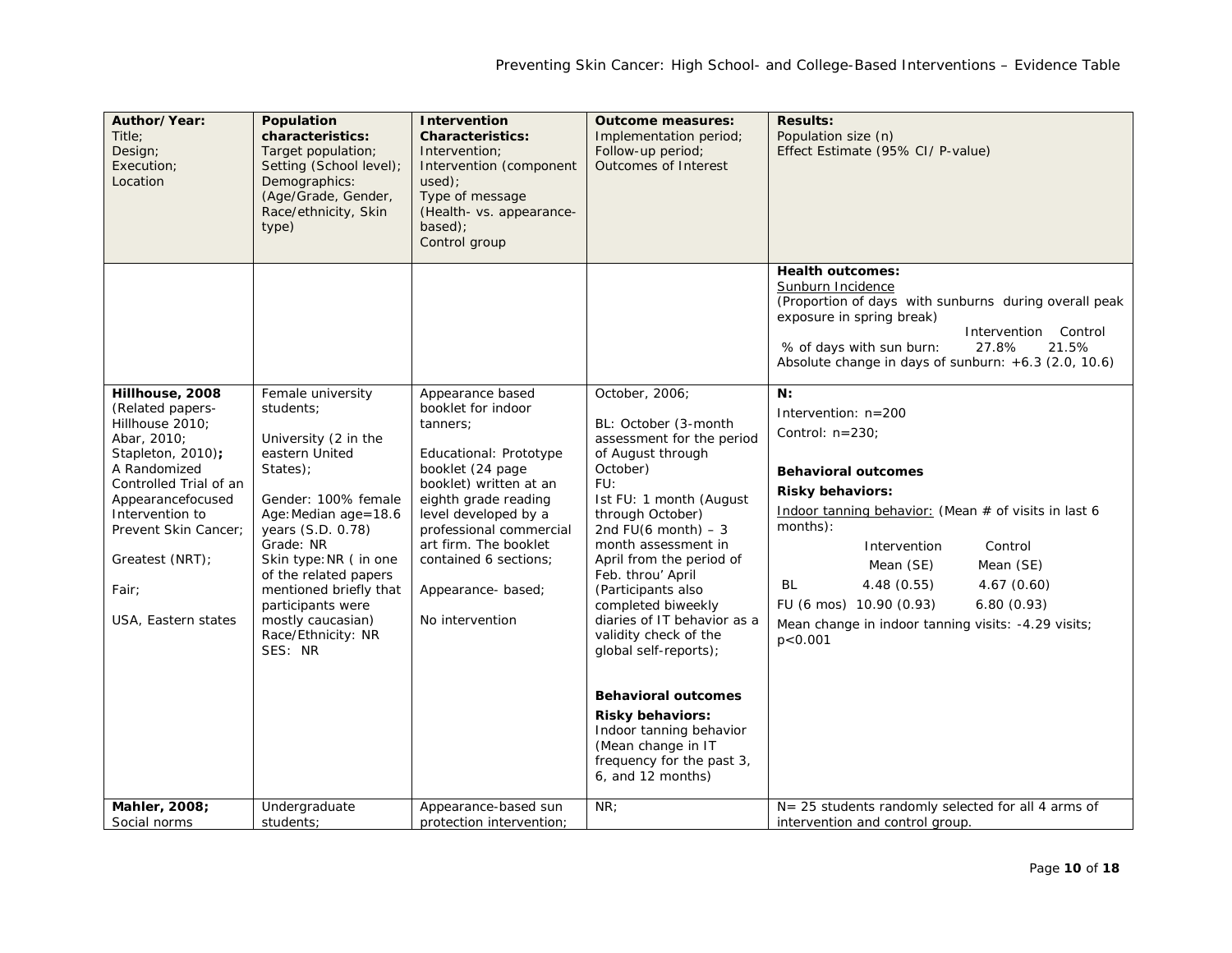| Author/Year:<br>Title:<br>Design;<br>Execution;<br>Location                                                                                       | Population<br>characteristics:<br>Target population;<br>Setting (School level);<br>Demographics:<br>(Age/Grade, Gender,<br>Race/ethnicity, Skin<br>type)                                                                                                                                        | Intervention<br><b>Characteristics:</b><br>Intervention;<br>Intervention (component<br>used):<br>Type of message<br>(Health- vs. appearance-<br>based);<br>Control group                                                                                                                                                                                                                                                                                                                                                                                                                                                               | <b>Outcome measures:</b><br>Implementation period;<br>Follow-up period;<br><b>Outcomes of Interest</b>                                                                                                                                                                                                                                                                                                        | <b>Results:</b><br>Population size (n)<br>Effect Estimate (95% CI/ P-value)                                                                                                                                                                                                                                                                                                                                                                                                                                                                                                                                                                                                                                                                                                                                                                                                                                                                                                                                                                                                                                                                                                                     |
|---------------------------------------------------------------------------------------------------------------------------------------------------|-------------------------------------------------------------------------------------------------------------------------------------------------------------------------------------------------------------------------------------------------------------------------------------------------|----------------------------------------------------------------------------------------------------------------------------------------------------------------------------------------------------------------------------------------------------------------------------------------------------------------------------------------------------------------------------------------------------------------------------------------------------------------------------------------------------------------------------------------------------------------------------------------------------------------------------------------|---------------------------------------------------------------------------------------------------------------------------------------------------------------------------------------------------------------------------------------------------------------------------------------------------------------------------------------------------------------------------------------------------------------|-------------------------------------------------------------------------------------------------------------------------------------------------------------------------------------------------------------------------------------------------------------------------------------------------------------------------------------------------------------------------------------------------------------------------------------------------------------------------------------------------------------------------------------------------------------------------------------------------------------------------------------------------------------------------------------------------------------------------------------------------------------------------------------------------------------------------------------------------------------------------------------------------------------------------------------------------------------------------------------------------------------------------------------------------------------------------------------------------------------------------------------------------------------------------------------------------|
| information<br>enhances the<br>efficacy of an<br>appearance-based<br>sun protection<br>intervention;<br>RCT/ Greatest:<br>Fair:<br>USA, San Diego | University of<br>California, San Diego;<br>Gender: 83.2%<br>female<br>Age/ Grade: ranged<br>from 18 to 38 years<br>Skin type: NR<br>Race/Ethnicity: 56.8%<br>Caucasian, 32.0%<br>Asian, 4.0% Hispanic,<br>0.8% African-<br>American, 0.8%<br>Native American, and<br>4.0% as "other"<br>SES: NR | NR:<br>Educational:<br>Arm1: Basic intervention<br>(BI) - UV photo and<br>photoaging information<br>only<br>Arm 2: $BI + injunctive$<br>norms information<br>(information about what<br>one should do to prevent<br>photoaging)<br>Arm $3:$ BI + descriptive<br>norms information<br>(delivered orally by the<br>experimenter and<br>presented a bogus<br>"focus group" discussion<br>among college students<br>on information about the<br>number of their peers<br>who currently use<br>regular sun protection)<br>Arm $4: BI + both$<br>injunctive and<br>descriptive norms<br>information;<br>Appearance-based;<br>No intervention | BL<br>FU1: Immediately<br>following intervention<br>FU2: 1 month following<br>intervention;<br><b>Behavioral outcomes</b><br><b>Protective behaviors:</b><br>Combined- Sun protection<br>index (Overall index of<br>sun protection by using<br>sunscreen and other<br>protective measures,<br>purchase of sun screen)<br>Sunscreen use<br>(proportion of students)<br>using sunscreen during<br>sun exposure) | <b>Results:</b><br><b>Behavioral Outcomes</b><br><b>Protective behaviors</b><br>Sun protection index:<br>Means (and standard deviations) - algorithm<br>provided, z scoring and average<br>(lower z-scores= less use)<br>Mean(<br>Control<br>$-0.02.$<br>(p<0.001)<br>$-0.28(0.44)$<br>Arm 1<br>Arm 2<br>0.10<br>$-0.28(0.44)$<br>(ns)<br>$-0.03$<br>Arm 3<br>$-0.28(0.44)$<br>(ns)<br>Arm 4<br>0.23<br>$-0.28(0.44)$<br>$(p=0.04)$<br>(those who received the BI reported significantly<br>greater sun protection at the 1-month follow-up (M=<br>0.09) than did controls (M= - 0.28), t (102) = 3.70, p<br>$< 0.001$ , effect size d = 0.94.)<br>Sunscreen Use:<br>(proportion of participants used sunscreen)<br>On Face:<br>% Used<br>Absolute pct. pt.)<br>Arm 1<br>39.0%<br>25(1.5, 48.5)<br>Arm <sub>2</sub><br>38.0%<br>24(0.6, 47.4)<br>Arm 3<br>31.0%<br>$17(-5.7, 39.7)$<br>Arm 4<br>57.0%<br>43(19.3, 66.7)<br>Control<br>14.0%<br>% Used<br>On body:<br>ES (absolute pct. pt.)<br>51.5%<br>Arm 1<br>$22.5$ (-4.0, 49.0)<br>Arm <sub>2</sub><br>50.0%<br>$21(-5.5, 47.5)$<br>Arm <sub>3</sub><br>50.0%<br>$21(-5.5, 47.5)$<br>Arm 4<br>61.5%<br>32.5(6.4, 58.6)<br>29.0%<br>Control |
| Turrisi, 2008;<br>A comparison of 2                                                                                                               | Undergraduates from<br>an introductory health                                                                                                                                                                                                                                                   | Brief intervention to<br>decrease indoor tanning;                                                                                                                                                                                                                                                                                                                                                                                                                                                                                                                                                                                      | November:                                                                                                                                                                                                                                                                                                                                                                                                     | N:<br>PMI: $n = 39$                                                                                                                                                                                                                                                                                                                                                                                                                                                                                                                                                                                                                                                                                                                                                                                                                                                                                                                                                                                                                                                                                                                                                                             |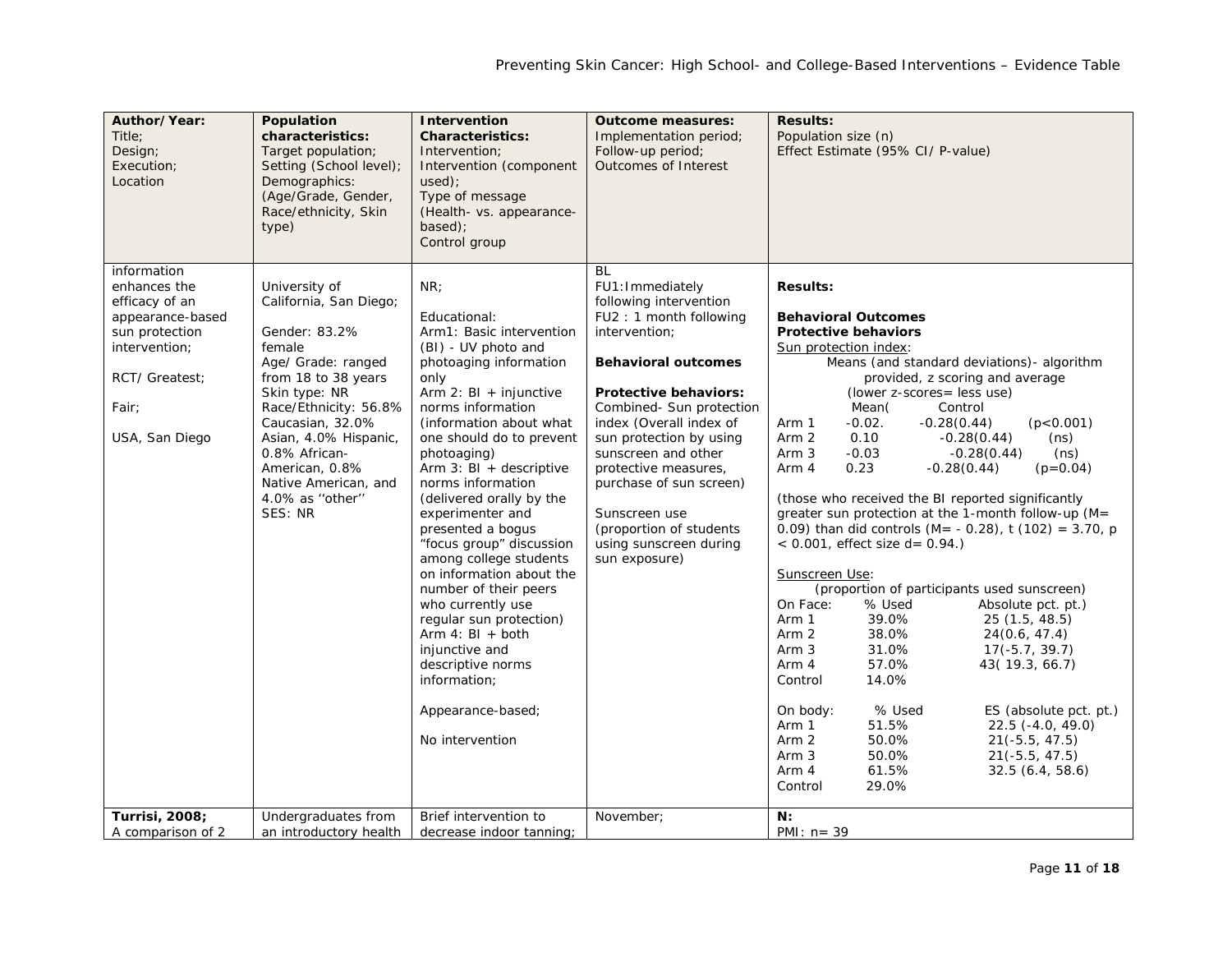| Author/Year:<br>Title:<br>Design;<br>Execution;<br>Location                                                                                                | Population<br>characteristics:<br>Target population;<br>Setting (School level);<br>Demographics:<br>(Age/Grade, Gender,<br>Race/ethnicity, Skin<br>type)                                                                                                                         | Intervention<br><b>Characteristics:</b><br>Intervention;<br>Intervention (component<br>used):<br>Type of message<br>(Health- vs. appearance-<br>based);<br>Control group                                                                                                                                                                                                                                                                                                         | <b>Outcome measures:</b><br>Implementation period;<br>Follow-up period;<br><b>Outcomes of Interest</b>                                                                                                                                                                            | <b>Results:</b><br>Population size (n)<br>Effect Estimate (95% CI/ P-value)                                                                                                                                                                                                                                                                                                                                       |
|------------------------------------------------------------------------------------------------------------------------------------------------------------|----------------------------------------------------------------------------------------------------------------------------------------------------------------------------------------------------------------------------------------------------------------------------------|----------------------------------------------------------------------------------------------------------------------------------------------------------------------------------------------------------------------------------------------------------------------------------------------------------------------------------------------------------------------------------------------------------------------------------------------------------------------------------|-----------------------------------------------------------------------------------------------------------------------------------------------------------------------------------------------------------------------------------------------------------------------------------|-------------------------------------------------------------------------------------------------------------------------------------------------------------------------------------------------------------------------------------------------------------------------------------------------------------------------------------------------------------------------------------------------------------------|
| brief intervention<br>approaches to<br>reduce indoor<br>tanning behavior in<br>young women who<br>indoor tan very<br>frequently;<br>RCT/ Greatest;<br>Fair | course;<br>A large northeastern<br>US university;<br>Gender: Female<br>(100%)<br>Age/ Grade:<br>Undergrads<br>Skin type: NR<br>Race/Ethnicity: NR<br>SES: NR                                                                                                                     | Educational:<br>Arm 1: Peer- delivered<br>Motivational Interview<br>(PMI)- Tailored health<br>and appearance<br>information provided by<br>one-on-one counseling<br>based on participants<br>current indoor tanning<br>behavior and normative<br>beliefs about tanning-<br>effects, problems, and<br>financial costs<br>Arm 2: Personalized<br>graphic feedback (PGF)-<br>same as above but via<br>mail. No personal<br>contact;<br>Both appearance -based<br>and health related | <b>BL:</b> before intervention<br><b>FU:</b> 3 months after<br>intervention (Dec $-$ Feb);<br><b>Behavioral outcomes</b><br><b>Risky Behaviors</b><br>Use of indoor tanning<br>sessions (Total number of<br>indoor tanning sessions in<br>3 months (Dec.- Feb.)                   | PGF: $n = 34$<br>Control: $n = 32$<br><b>Results:</b><br><b>Behavioral outcomes</b><br><b>Risky Behaviors</b><br>Use of indoor tanning sessions<br>(Mean number of indoor tanning sessions in past 3<br>months)<br>Arm 1 (PMI) (Absolute mean change)<br>Intervention<br>Control<br>Mean (SD)<br>Mean (SD)<br>ES<br>p-value<br>11.78 (13.03) -7.38<br>&0.006<br>4.40 (7.74)<br>Arm 2 (PGF): No significant change |
| Mahler, 2007;<br>Long-term effects of<br>appearance-based<br>interventions on sun<br>protection<br>behaviors;<br>RCT/ Greatest:<br>Fair:<br>USA, San Diego | Undergraduate<br>psychology students;<br>University of<br>California, San Diego;<br>Gender: women<br>$(80\%)$ ; men $(20\%)$<br>Age: 18-44<br>Skin type: NR<br>Race/Ethnicity: 45%<br>white; 35.3% Asian,<br>11.3% Hispanic, 1.5%<br>both Asian and white,<br>0.8% both Hispanic | UV photography in<br>College students;<br>Educational:<br>Arm 1: Photoaging<br>information: 11-min.<br>video- depicted photo<br>aging caused by sun<br>exposure (including<br>graphic photos of<br>extreme cases of<br>wrinkles and age spots),<br>discussed effective<br>practices for minimizing<br>photo aging, provided                                                                                                                                                      | April-May (year not<br>specified);<br><b>BL:</b> Immediately<br>following intervention<br>$FU1: 4-5$ months<br>following intervention<br>(after summer break-late<br>September)<br>FU2:1 year;<br><b>Behavioral outcomes</b><br>Protective behaviors:<br>Combined- Sun protection | <b>Behavioral</b><br><b>Protective behaviors</b><br>Sunscreen use<br>(Sun protection index: Frequencies of sunscreen use<br>on face and body during both intentional and incidental<br>exposure (Average of 8- item indices - z-scores)<br>Arm $1:$<br>FU1 (Post summer<br>FU2(1 yr.)<br>Intervention:<br>0.14(0.10)<br>0.02(0.10)                                                                                |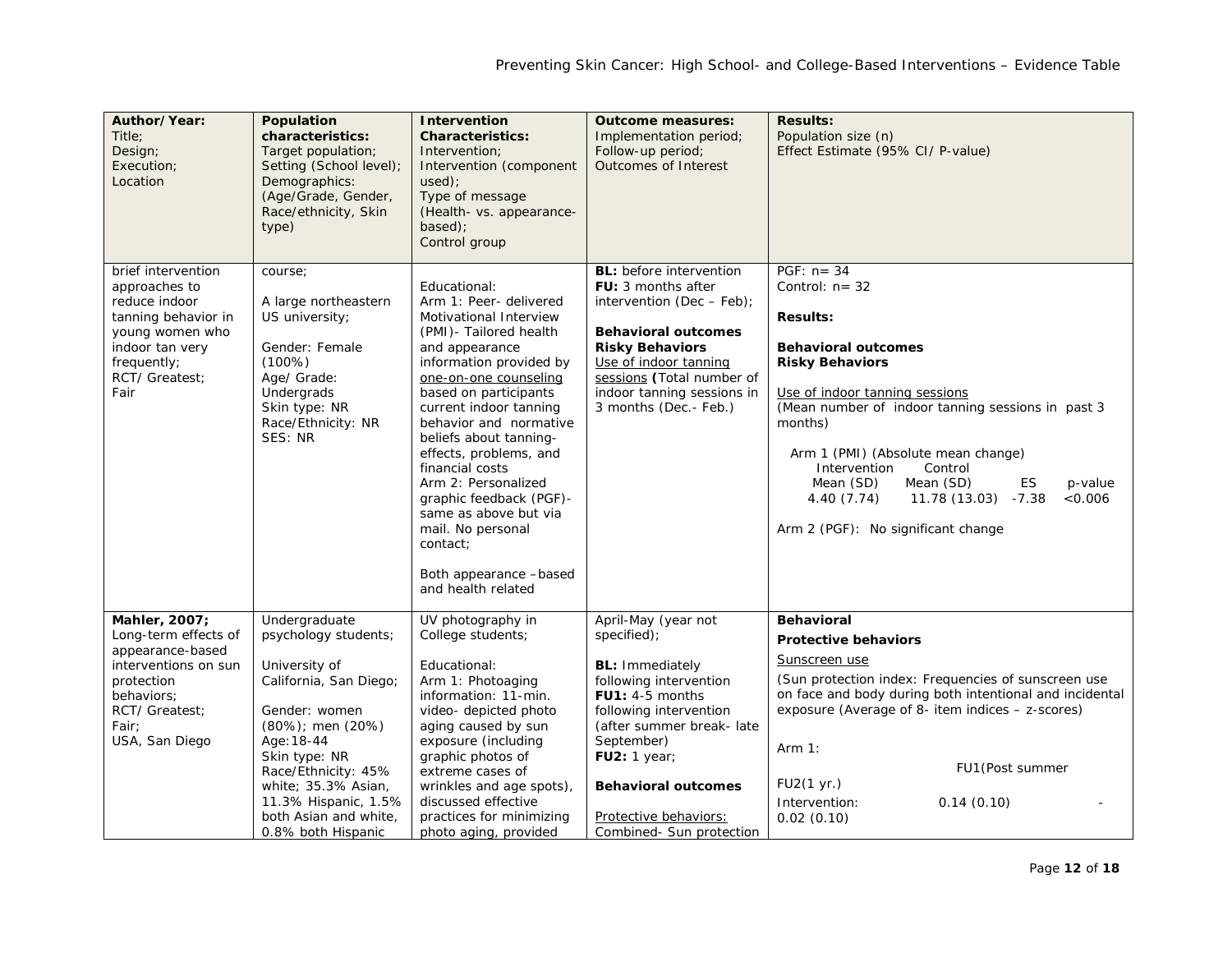| Author/Year:<br>Title:<br>Design;<br>Execution;<br>Location | Population<br>characteristics:<br>Target population;<br>Setting (School level);<br>Demographics:<br>(Age/Grade, Gender,<br>Race/ethnicity, Skin<br>type) | Intervention<br><b>Characteristics:</b><br>Intervention:<br>Intervention (component<br>used):<br>Type of message<br>(Health- vs. appearance-<br>$based$ :<br>Control group                                                                                                                                                                                                                                                                                                       | <b>Outcome measures:</b><br>Implementation period;<br>Follow-up period;<br>Outcomes of Interest                                                                                                                                                                                                                                                                                                                                                              | <b>Results:</b><br>Population size (n)                                                                                                                                                                                                                                                                                                                                 | Effect Estimate (95% CI/ P-value)                                                                                                                                                                                                        |                                                                                  |
|-------------------------------------------------------------|----------------------------------------------------------------------------------------------------------------------------------------------------------|----------------------------------------------------------------------------------------------------------------------------------------------------------------------------------------------------------------------------------------------------------------------------------------------------------------------------------------------------------------------------------------------------------------------------------------------------------------------------------|--------------------------------------------------------------------------------------------------------------------------------------------------------------------------------------------------------------------------------------------------------------------------------------------------------------------------------------------------------------------------------------------------------------------------------------------------------------|------------------------------------------------------------------------------------------------------------------------------------------------------------------------------------------------------------------------------------------------------------------------------------------------------------------------------------------------------------------------|------------------------------------------------------------------------------------------------------------------------------------------------------------------------------------------------------------------------------------------|----------------------------------------------------------------------------------|
|                                                             | and white, 0.8% both<br>Asian and Hispanic,<br>and 5.3% as other.<br>SES: NR                                                                             | general information<br>about sunscreen<br>Arm 2: UV photo-<br>highlights the non-<br>uniform epidermal<br>pigmentation that<br>results from chronic sun<br>exposure compared with<br>natural light instant<br>photo to show existing<br>underlying damage that<br>would get worse if not<br>protected<br>Both appearance -based<br>and health related;<br>Control: Treated control<br>(2X2 factorial design<br>(photoaging video vs no<br>video) x (UV photo vs no<br>UV photo); | index (Frequencies of<br>sunscreen use on face<br>and body during both<br>intentional and incidental<br>exposure)<br><b>Risky behaviors</b><br>Sun Exposure<br>Intentional exposure:<br>estimated number of<br>hours of sunbathing since<br>the intervention<br>Incidental exposure:<br>average number of hours<br>they had spent in the sun<br>while engaged in<br>activities other than<br>sunbathing on a typical<br>weekday and weekend,<br>respectively | Control:<br>0.07(0.09)<br>Absolute mean change:<br>0.05<br>Arm $2:$<br>FU2(1 yr.)<br>Intervention:<br>0.05(0.09)<br>Control:<br>0.03(0.09)<br>(NS)<br><b>Risky behaviors</b><br>Sun Exposure<br>Intentional exposure<br>Arm $1:$<br>Intervention:<br>0.12(0.16)<br>Control:<br>0.10(0.11)<br>Arm $2:$<br>Intervention:<br>Control:<br>Incidental exposure:<br>Arm $1:$ | $-0.11(0.09)$<br>0.25(S)<br>FU1(Post summer)<br>0.02(0.09)<br>0.02(0.09)<br>Absolute mean change: No change<br>FU1 (Post summer)<br>$-0.13(0.16)$<br>0.09(0.14)<br>FU1 (Post summer)<br>0.06(0.15)<br>$-0.10(0.15)$<br>FU1 (Post summer) | $-0.08$<br>FU2(1 yr.)<br>FU2(1 yr.)<br>0.21(0.15)<br>$-0.24(0.15)$<br>FU2(1 yr.) |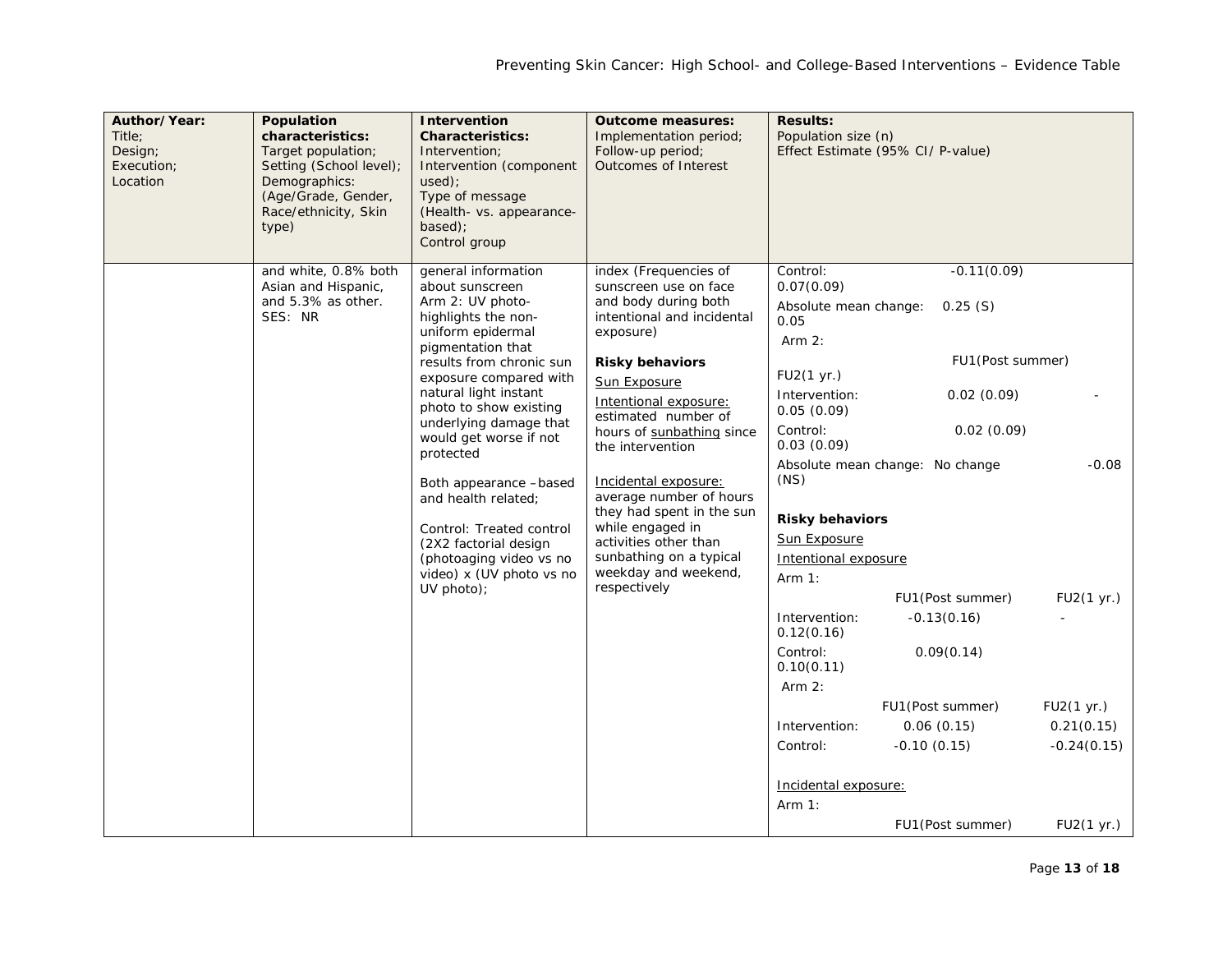| Author/Year:<br>Title:<br>Design;<br>Execution;<br>Location | Population<br>characteristics:<br>Target population;<br>Setting (School level);<br>Demographics:<br>(Age/Grade, Gender,<br>Race/ethnicity, Skin | <b>Intervention</b><br><b>Characteristics:</b><br>Intervention:<br>Intervention (component<br>$used$ :<br>Type of message<br>(Health- vs. appearance- | <b>Outcome measures:</b><br>Implementation period;<br>Follow-up period;<br>Outcomes of Interest | <b>Results:</b><br>Population size (n)                  | Effect Estimate (95% CI/ P-value)                                                                                                                       |                   |
|-------------------------------------------------------------|-------------------------------------------------------------------------------------------------------------------------------------------------|-------------------------------------------------------------------------------------------------------------------------------------------------------|-------------------------------------------------------------------------------------------------|---------------------------------------------------------|---------------------------------------------------------------------------------------------------------------------------------------------------------|-------------------|
|                                                             | type)                                                                                                                                           | based);<br>Control group                                                                                                                              |                                                                                                 |                                                         |                                                                                                                                                         |                   |
|                                                             |                                                                                                                                                 |                                                                                                                                                       |                                                                                                 | Intervention:<br>(0.16)                                 | $-0.17(0.16)$                                                                                                                                           | $-0.23$           |
|                                                             |                                                                                                                                                 |                                                                                                                                                       |                                                                                                 | Control:<br>(0.15)<br>Arm $2:$                          | 0.22(0.15)                                                                                                                                              | 0.28              |
|                                                             |                                                                                                                                                 |                                                                                                                                                       |                                                                                                 |                                                         | FU1 (Post summer)                                                                                                                                       | FU2(1 yr.)        |
|                                                             |                                                                                                                                                 |                                                                                                                                                       |                                                                                                 | Intervention:                                           | $-0.14(0.15)$                                                                                                                                           | 0.15(0.15)        |
|                                                             |                                                                                                                                                 |                                                                                                                                                       |                                                                                                 | Control:                                                | 0.19(0.15)                                                                                                                                              | $-0.11(0.15)$     |
|                                                             |                                                                                                                                                 |                                                                                                                                                       |                                                                                                 |                                                         |                                                                                                                                                         |                   |
|                                                             |                                                                                                                                                 |                                                                                                                                                       |                                                                                                 | UV exposure:<br>(RR: 3.58, p < 0.006)<br>7.34, p < 0.01 | Change in skin color (Higher exposure site):<br>Arm 1: Significant lighter skin compare to control<br>Arm 2: Lighter skin compare to control group (RR: |                   |
| Jackson, 2006;<br>Evaluation of a                           | Young college<br>females:                                                                                                                       | An appearance-based<br>sun-protection                                                                                                                 | Late March and April of<br>1997:                                                                | N:                                                      | Intervention = $105$ (3 to 15 people per session group),                                                                                                |                   |
| multicomponent<br>appearance-based                          | University;                                                                                                                                     | intervention;                                                                                                                                         | BL: Before the<br>intervention                                                                  | Control = $106$ ;                                       |                                                                                                                                                         |                   |
| sun-protective<br>intervention for                          | Gender: Female                                                                                                                                  | <b>Educational: Multiple</b><br>sessions of dual-sided                                                                                                | FU1: immediately after the<br>test                                                              | <b>Results:</b>                                         |                                                                                                                                                         |                   |
| young women:                                                | 100%                                                                                                                                            | messages- benefits of                                                                                                                                 | FU: after two weeks                                                                             | <b>Behavioral Outcomes</b>                              |                                                                                                                                                         |                   |
| Uncovering the                                              | Age/ Grade: NR                                                                                                                                  | sun exposure and                                                                                                                                      | (mailed questionnaire);                                                                         | <b>Protective behaviors:</b>                            |                                                                                                                                                         |                   |
| mechanisms of<br>program efficacy;                          | Skin type: NR<br>Race/Ethnicity: Non-                                                                                                           | threats of unattractive<br>appearance due to skin                                                                                                     | <b>Behavioral Outcomes</b>                                                                      | sunscreen)                                              | Sunscreen Use (proportion of participants used                                                                                                          |                   |
|                                                             | Hispanic Caucasian                                                                                                                              | cancer and photoaging                                                                                                                                 | <b>Protective behaviors:</b>                                                                    |                                                         |                                                                                                                                                         |                   |
| Group RCT/                                                  | SES: NR                                                                                                                                         | via video tape and<br>slides. Plus education                                                                                                          | Sunscreen Use (use of<br>free sunscreen sample by                                               | Intervention<br>47%                                     | Control Absolute pct. pt.)<br>24%                                                                                                                       | 23.0% (7.5, 38.5) |
| Greatest:                                                   |                                                                                                                                                 | about the sun protective                                                                                                                              | the participants in past 2                                                                      |                                                         |                                                                                                                                                         |                   |
|                                                             |                                                                                                                                                 | strategies and changing                                                                                                                               | weeks)                                                                                          |                                                         | Overall sun protection (Means of sun protective                                                                                                         |                   |
| Fair;                                                       |                                                                                                                                                 | norms for suntanning.                                                                                                                                 | Combined sun                                                                                    | behaviors)                                              |                                                                                                                                                         |                   |
| USA (Arizona)                                               |                                                                                                                                                 | Environmental:                                                                                                                                        | protection: (6 point Likert                                                                     |                                                         | Intervention<br>Control                                                                                                                                 | ES                |
|                                                             |                                                                                                                                                 | Sunscreen samples,                                                                                                                                    | for all except behavior) -                                                                      |                                                         | Pre/Post<br>Pre/Post                                                                                                                                    |                   |
|                                                             |                                                                                                                                                 | information about the                                                                                                                                 | coefficient alpha values                                                                        | $N =$                                                   | (105/74)<br>(106/65)                                                                                                                                    |                   |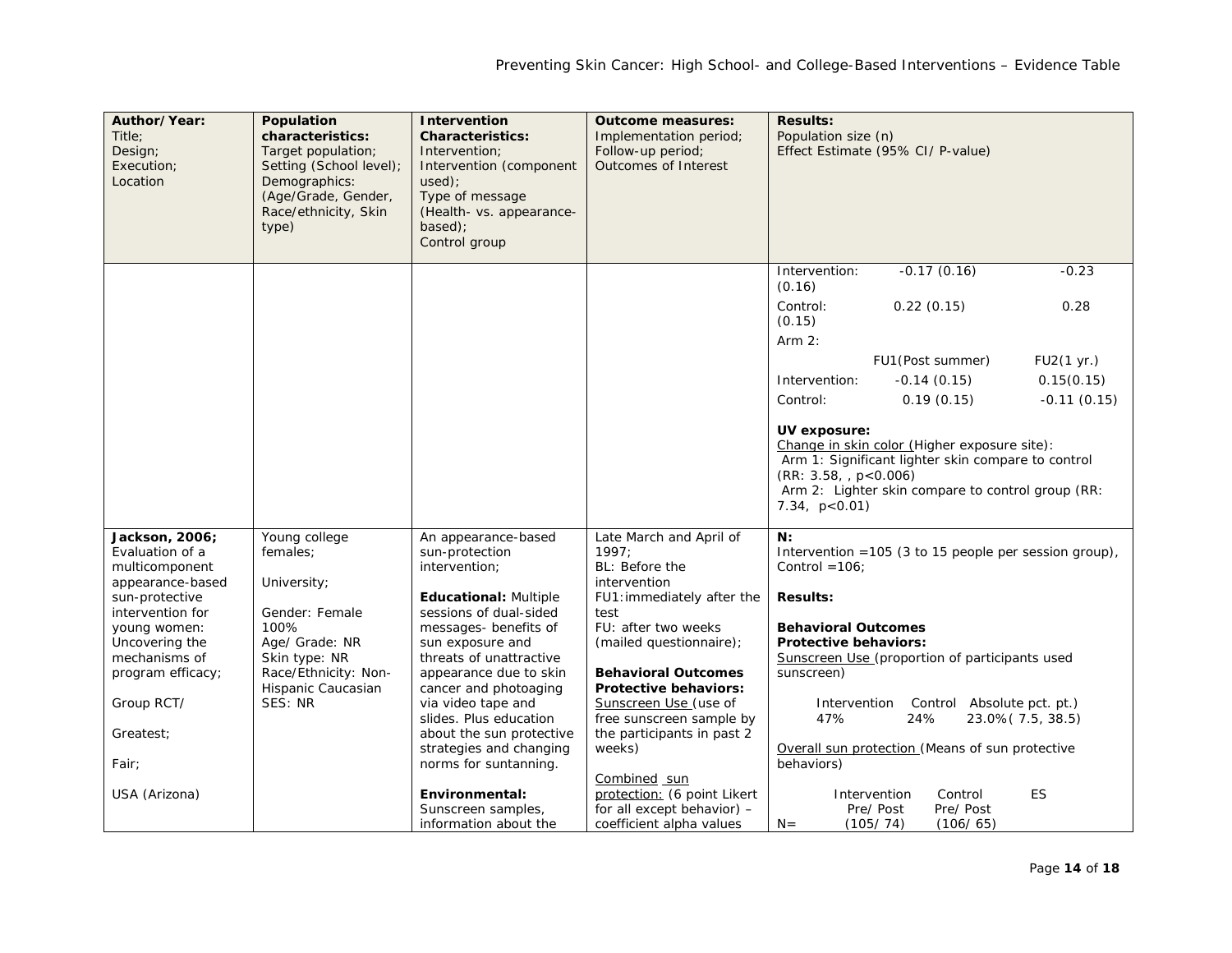| Author/Year:<br>Title;<br>Design;<br>Execution;<br>Location | Population<br>characteristics:<br>Target population;<br>Setting (School level);<br>Demographics:<br>(Age/Grade, Gender,<br>Race/ethnicity, Skin<br>type) | Intervention<br><b>Characteristics:</b><br>Intervention;<br>Intervention (component<br>$used$ :<br>Type of message<br>(Health- vs. appearance-<br>based); | <b>Outcome measures:</b><br>Implementation period;<br>Follow-up period;<br>Outcomes of Interest                                                                                                                    | <b>Results:</b><br>Population size (n)<br>Effect Estimate (95% CI/ P-value)                                                                                                                                                                  |
|-------------------------------------------------------------|----------------------------------------------------------------------------------------------------------------------------------------------------------|-----------------------------------------------------------------------------------------------------------------------------------------------------------|--------------------------------------------------------------------------------------------------------------------------------------------------------------------------------------------------------------------|----------------------------------------------------------------------------------------------------------------------------------------------------------------------------------------------------------------------------------------------|
|                                                             |                                                                                                                                                          | Control group<br>least expensive<br>sunscreen (locations,<br>brand, pleasant<br>smelling);<br>Appearance- based;                                          | provided)<br>On face- calculated by<br>most highly endorsed<br>score of sunscreen on<br>face, hat use, sun<br>avoidance<br>On body: highest score of                                                               | 3.75/4.39<br>0.3(p<0.05)<br>On face:<br>3.61/3.97<br>On body: 3.01/3.61<br>2.74/2.88<br>$0.5$ ( $p < 0.05$ )<br><b>Risky Behaviors</b><br>1. Sun Exposure (Means of sunbathing hrs)<br>Control<br>ES<br>Intervention<br>Pre/Post<br>Pre/Post |
|                                                             |                                                                                                                                                          | Stress management<br>intervention; also free<br>sunscreen samples                                                                                         | sunscreen use on all<br>exposed body parts,<br>protective clothing, and<br>sun avoidance<br><b>Risky Behaviors</b><br>Sun Exposure (number<br>of hrs. were assessed<br>with a single item with 9<br>response scale | $N =$<br>(105/74)<br>(106/65)<br>.85/1.69<br>1.80/1.94<br>$-0.3$ hrs $(p<0.01)$                                                                                                                                                              |
| Mahler, 2005;                                               | Undergraduate                                                                                                                                            | An appearance based                                                                                                                                       | NR;                                                                                                                                                                                                                | $N =$                                                                                                                                                                                                                                        |
| Effects of UV<br>photographs,                               | psychology students;                                                                                                                                     | intervention:                                                                                                                                             | BL: NR                                                                                                                                                                                                             | Intervention: Arm $1 = 50$ ; Arm $2 = 45$ ; Control=50                                                                                                                                                                                       |
| photoaging                                                  | California State                                                                                                                                         | Educational:                                                                                                                                              | FU1: immediately                                                                                                                                                                                                   | <b>Results:</b>                                                                                                                                                                                                                              |
| information, and use                                        | University, San                                                                                                                                          | Arm $1:$                                                                                                                                                  | following intervention                                                                                                                                                                                             |                                                                                                                                                                                                                                              |
| of sunless tanning<br>lotion on sun                         | Marcos and University<br>of California, San                                                                                                              | Basic intervention (BI):<br>12 minute video and UV                                                                                                        | FU2: one month later;                                                                                                                                                                                              | <b>Behavioral Outcomes</b><br><b>Protective behaviors:</b>                                                                                                                                                                                   |
| protection<br>behaviors;<br>RCT/ Greatest:                  | Diego;<br>Age:<br>Mean age (SD) of<br>22.21 (4.66) yrs                                                                                                   | facial photograph and<br>natural light photograph<br>for comparison<br>Environmental:<br>Sunscreen sample to all                                          | <b>Behavioral Outcomes</b><br><b>Protective behaviors:</b><br>Sun protection index (Sun<br>protection index:                                                                                                       | Sun protection index (sunscreen use)<br>a) During intentional exposure (sunbathing)<br>Group (n)<br>adjusted means (SD)<br><b>ES</b>                                                                                                         |
| Fair;                                                       | Race: White 67.8;                                                                                                                                        | participants;                                                                                                                                             | Frequencies of sunscreen                                                                                                                                                                                           | Arm $1(8)$<br>$-0.26$<br>$-0.08(0.94)$                                                                                                                                                                                                       |
|                                                             | Asian 16.4; Hispanic                                                                                                                                     | Arm $2$ :                                                                                                                                                 | use on face and body                                                                                                                                                                                               | 0.54<br>Arm $2(3)$<br>0.72(0.12)                                                                                                                                                                                                             |
| USA, Southern<br>California                                 | 6.8; African American<br>2.1; Other 6.9<br>Skin type:                                                                                                    | $BI + 177ml$ of sunless<br>tanning lotion;                                                                                                                | during both intentional<br>and incidental exposure)                                                                                                                                                                | Control (9)<br>0.18(0.75)<br>p>0.11(because of small sample size)                                                                                                                                                                            |
|                                                             | Burns, never tans                                                                                                                                        | Both appearance -based                                                                                                                                    | <b>Risky Behaviors</b>                                                                                                                                                                                             | b) During incidental exposure (sun exposure other                                                                                                                                                                                            |
|                                                             | 7.6:<br>Burns easily, then                                                                                                                               | and health related;                                                                                                                                       | Sun exposure (Estimated<br>hours of sunbathing                                                                                                                                                                     | than sun bathing)                                                                                                                                                                                                                            |
|                                                             | develops light tan                                                                                                                                       | Free sunscreen samples                                                                                                                                    | during both intentional                                                                                                                                                                                            |                                                                                                                                                                                                                                              |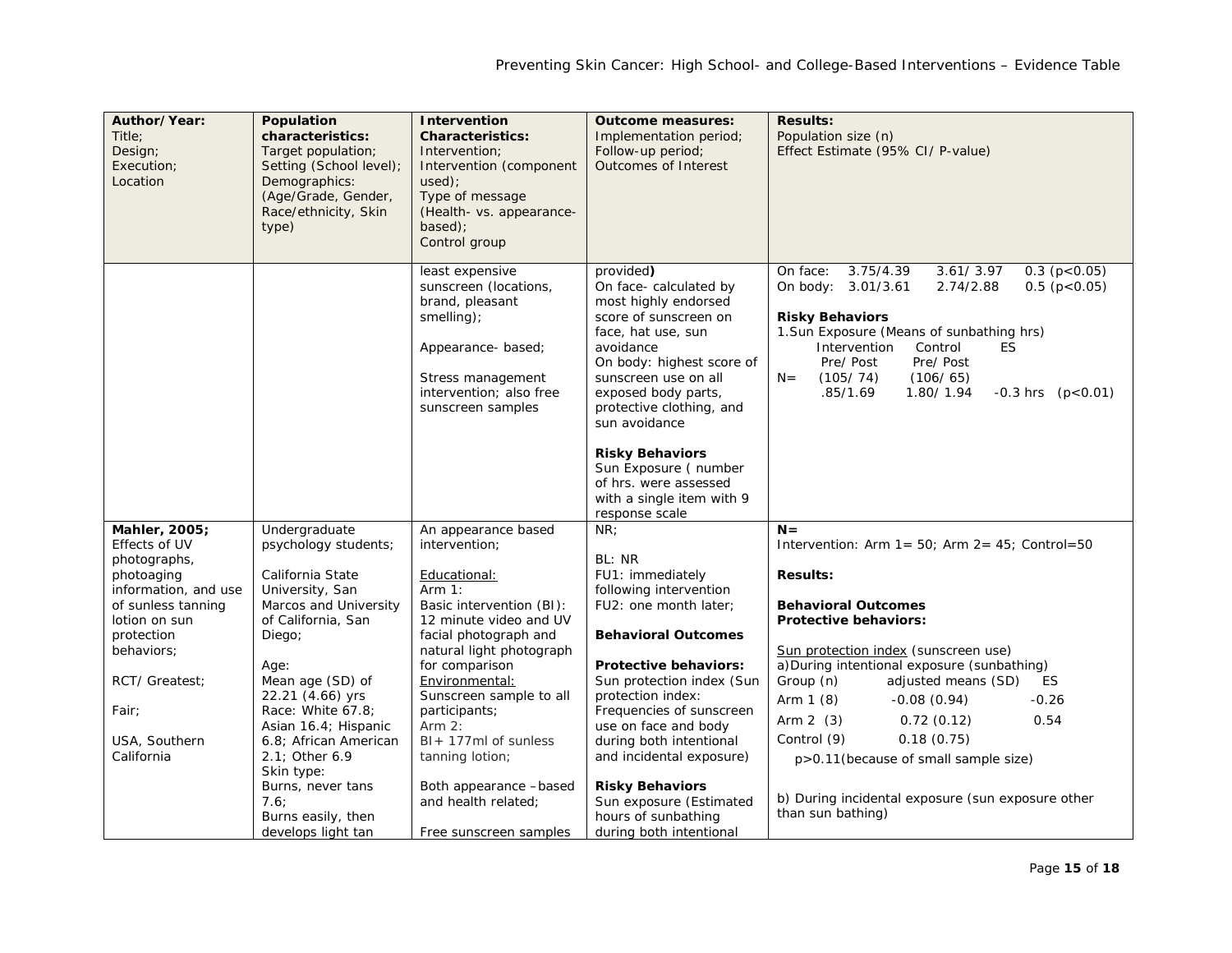| Author/Year:<br>Title:<br>Design;<br>Execution;<br>Location                                                                                                            | Population<br>characteristics:<br>Target population;<br>Setting (School level);<br>Demographics:<br>(Age/Grade, Gender,<br>Race/ethnicity, Skin<br>type)                                                                | Intervention<br><b>Characteristics:</b><br>Intervention;<br>Intervention (component<br>used):<br>Type of message<br>(Health- vs. appearance-<br>based);<br>Control group                                                                                                                                    | <b>Outcome measures:</b><br>Implementation period;<br>Follow-up period;<br><b>Outcomes of Interest</b>                                                                                                                                                                                                                                                                                                             | <b>Results:</b><br>Population size (n)<br>Effect Estimate (95% CI/ P-value)                                                                                                                                                                                                                                                                                                                                                                                   |
|------------------------------------------------------------------------------------------------------------------------------------------------------------------------|-------------------------------------------------------------------------------------------------------------------------------------------------------------------------------------------------------------------------|-------------------------------------------------------------------------------------------------------------------------------------------------------------------------------------------------------------------------------------------------------------------------------------------------------------|--------------------------------------------------------------------------------------------------------------------------------------------------------------------------------------------------------------------------------------------------------------------------------------------------------------------------------------------------------------------------------------------------------------------|---------------------------------------------------------------------------------------------------------------------------------------------------------------------------------------------------------------------------------------------------------------------------------------------------------------------------------------------------------------------------------------------------------------------------------------------------------------|
|                                                                                                                                                                        | 24.1;<br>Burns moderately,<br>then develops light<br>tan 22.1<br>Burns minimally, then<br>develops moderate<br>tan 24.1<br>Does not burn,<br>develops dark tan<br>15.9;<br>Does not burn,<br>naturally dark skin<br>6.2 |                                                                                                                                                                                                                                                                                                             | and incidental exposure<br>since the intervention)                                                                                                                                                                                                                                                                                                                                                                 | (adjusted means (SD)<br>ES<br>Group (n)<br>Intervention:<br>0.16<br>Arm $1(42)$<br>0.06(0.87)<br>0.45(0.68)<br>0.55<br>Arm 2 (14)<br>Control (47)<br>$-0.10(0.84)$<br>p < 0.02<br><b>Risky behaviors:</b><br>Sun exposure (sunbathing): Estimated mean no. of<br>hrs. of sunbathing during last month<br>No significant change in both groups<br>(participants reported very few hours of intentional<br>sun exposure both before and after the intervention) |
| Gibbons a, 2005;<br>Using UV<br>photography to<br>reduce use of<br>tanning booths: a<br>test of cognitive<br>mediation;<br>RCT/ Greatest;<br>Fair;<br>USA (California) | Introductory<br>psychology;<br>University;<br>Males (49%);<br>Age/ Grade:<br>Skin type: NR<br>Race/Ethnicity: NR<br>SES: NR                                                                                             | Appearance based<br>intervention;<br>Educational:<br>2 photos taken- UV and<br>normal light photo to<br>educate about the<br>damage already incurred<br>from UV exposure,<br>followed by 2- minute<br>oral presentation on how<br>to protect from further<br>damage<br>Appearance-based;<br>No intervention | Late March;<br>BL: Late March, year not<br>given (previous booth use<br>in last 6 months)<br>FU: 4 weeks;<br><b>Behavioral Outcomes</b><br><b>Risky Behaviors</b><br>Use of tanning booth<br>("How many times have<br>you gone to a tanning<br>booth since<br>the beginning of spring<br>break?" (which was about<br>3 weeks earlier)- on a<br>10-point scale, ranging<br>from 1 (None) to 10 (9 or<br>more times) | <b>N:</b> $Pre=70; Post=58$<br><b>Results:</b><br><b>Behavioral changes</b><br><b>Risky behaviors</b><br>Tanning booth use: (proportion of students using<br>tanning booths)<br>BL:<br>FU (4 weeks)<br>pvalue<br>Intervention:<br>1.2%<br>16.0%<br>< 0.01<br>8.1%<br>46.9%<br>Control:<br>Absolute pct pt change: -34.0% (-56.5, -11.5)                                                                                                                       |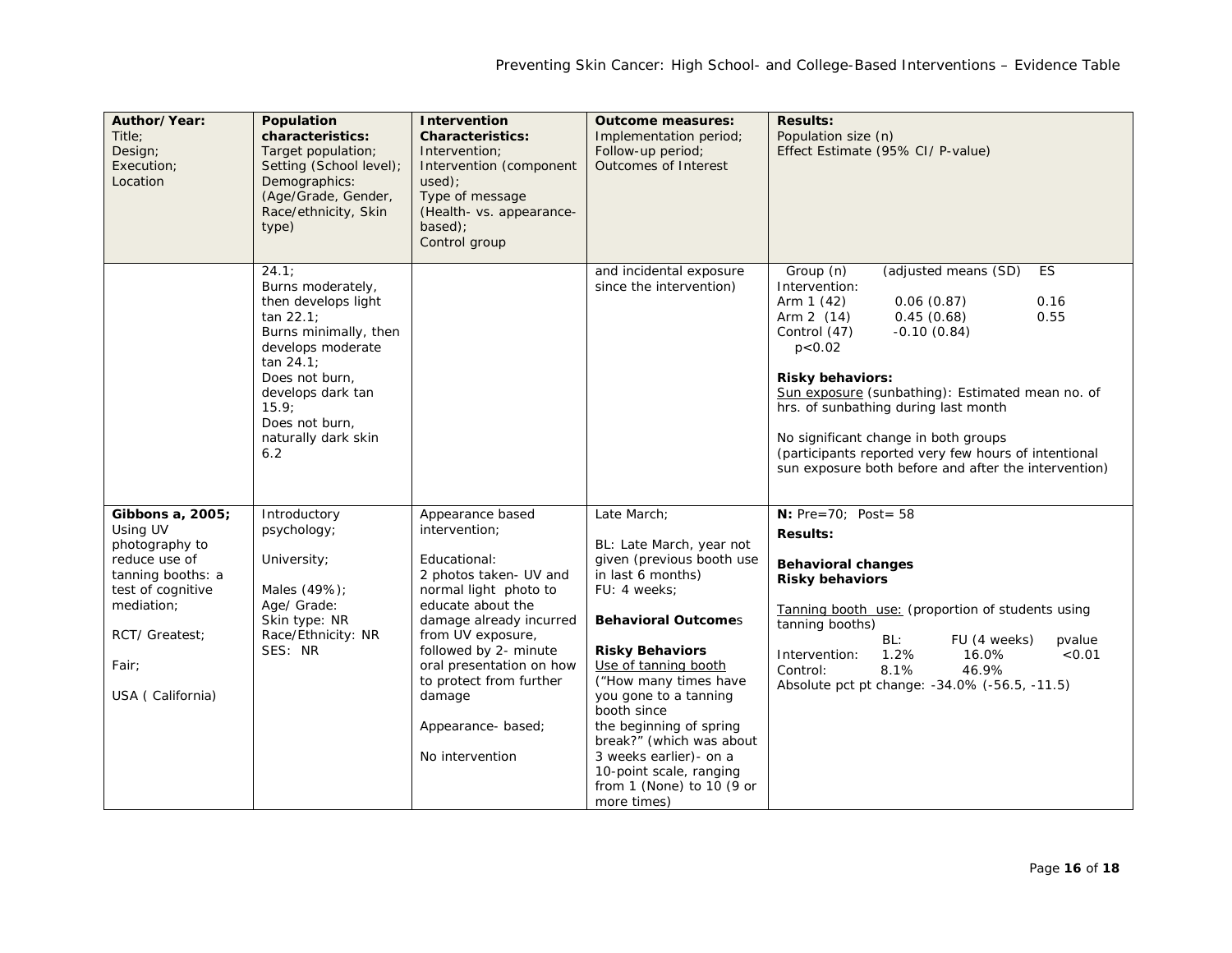| Author/Year:<br>Title:<br>Design;<br>Execution;<br>Location                                                                                                                                                                                     | Population<br>characteristics:<br>Target population;<br>Setting (School level);<br>Demographics:<br>(Age/Grade, Gender,<br>Race/ethnicity, Skin<br>type)                                                                                                         | <b>Intervention</b><br><b>Characteristics:</b><br>Intervention;<br>Intervention (component<br>used);<br>Type of message<br>(Health- vs. appearance-<br>based);<br>Control group                                                                                                                             | <b>Outcome measures:</b><br>Implementation period;<br>Follow-up period;<br>Outcomes of Interest                                                                                                                                                                                                                                           | <b>Results:</b><br>Population size (n)<br>Effect Estimate (95% CI/ P-value)                                                                                                                                                                                                                                                                                                                                                    |
|-------------------------------------------------------------------------------------------------------------------------------------------------------------------------------------------------------------------------------------------------|------------------------------------------------------------------------------------------------------------------------------------------------------------------------------------------------------------------------------------------------------------------|-------------------------------------------------------------------------------------------------------------------------------------------------------------------------------------------------------------------------------------------------------------------------------------------------------------|-------------------------------------------------------------------------------------------------------------------------------------------------------------------------------------------------------------------------------------------------------------------------------------------------------------------------------------------|--------------------------------------------------------------------------------------------------------------------------------------------------------------------------------------------------------------------------------------------------------------------------------------------------------------------------------------------------------------------------------------------------------------------------------|
| Gibbons b, 2005;<br>Using UV<br>photography to<br>reduce use of<br>tanning booths: a<br>test of cognitive<br>mediation;<br>RCT/ Greatest:<br>Fair:<br><b>USA</b>                                                                                | Undergraduate<br>students;<br>University;<br>Males (54%);<br>Age/ Grade: NR<br>Skin type: NR<br>Race/Ethnicity: NR<br>SES: NR                                                                                                                                    | Appearance based<br>intervention;<br>Educational: Same as<br>above<br>Appearance-based;<br>Received a natural- light<br>photo of their faces.<br>After completing first<br>survey debriefing for all<br>students about sun<br>exposure harms and sun<br>protection                                          | Not specified;<br>Not specified;<br><b>Behavioral Outcomes</b><br><b>Risky Behaviors</b><br>Use of tanning booth<br>("How many times have<br>you gone to a tanning<br>booth since<br>the beginning of spring<br>break?" (which was about<br>3 weeks earlier)- on a<br>10-point scale, ranging<br>from 1 (None) to 10 (9 or<br>more times) | N: Pre=134; Post= 109<br><b>Results:</b><br><b>Behavioral changes</b><br><b>Risky behaviors</b><br>Tanning booth use: (proportion of students using<br>tanning booths)<br>BL:<br>FU (4 weeks)<br>pvalue<br>Intervention: 47.0%<br>27.1%<br>< 0.01<br>Control:<br>44.3% 38.5%<br>Absolute pct pt change: -14.1 (-31.5, 3.3)                                                                                                     |
| Greene, 2003;<br>Messages influencing<br>college women's<br>tanning bed use:<br>Statistical versus<br>narrative evidence<br>format and a self-<br>assessment to<br>increase perceived<br>susceptibility;<br>RCT/ Greatest:<br>Fair:<br>USA (SE) | Caucasian female<br>college students from<br>undergraduate<br>Courses:<br>College (a midsized<br>southeastern<br>University);<br>Gender: 100% female<br>Age/ Grade: 19 to 26<br>yrs. $(M=21.4)$<br>SD1/41.41).<br>Skin type: NR<br>Race/Ethnicity: NR<br>SES: NR | Type of message<br>effectiveness;<br>Educational:<br>Arm 1: Statistical<br>(evidence of risk of use<br>of tanning beds and<br>information about skin<br>cancer);<br>Arm 2: Narrative (told<br>history of young women<br>who used tanning beds<br>and developed cancer);<br>Health-based;<br>No intervention | 6 weeks prior to the<br>spring break;<br>BL: Pre-intervention<br>FU: 3-4 weeks after pre-<br>survey (by phone call);<br><b>Behavioral outcomes</b><br><b>Risky behaviors:</b><br>Tanning bed use: ("How<br>many times have you<br>used a tanning bed in the<br>past month?")                                                              | N:<br>Intervention:<br>Arm $1: n=50$<br>Arm $2: n=50$<br>Control: $n=45$<br><b>Behavioral outcomes</b><br><b>Risky behaviors:</b><br>Tanning bed use: (mean change in tanning bed use in<br>past 1 month)<br>Arm $1:$<br>Difference in mean change in intervention vs. control<br>group): $-2.37$ sessions; $p < 0.05$<br>Arm $2:$<br>Difference in mean change in intervention vs. control<br>group): - 2.04 sessions; p>0.05 |